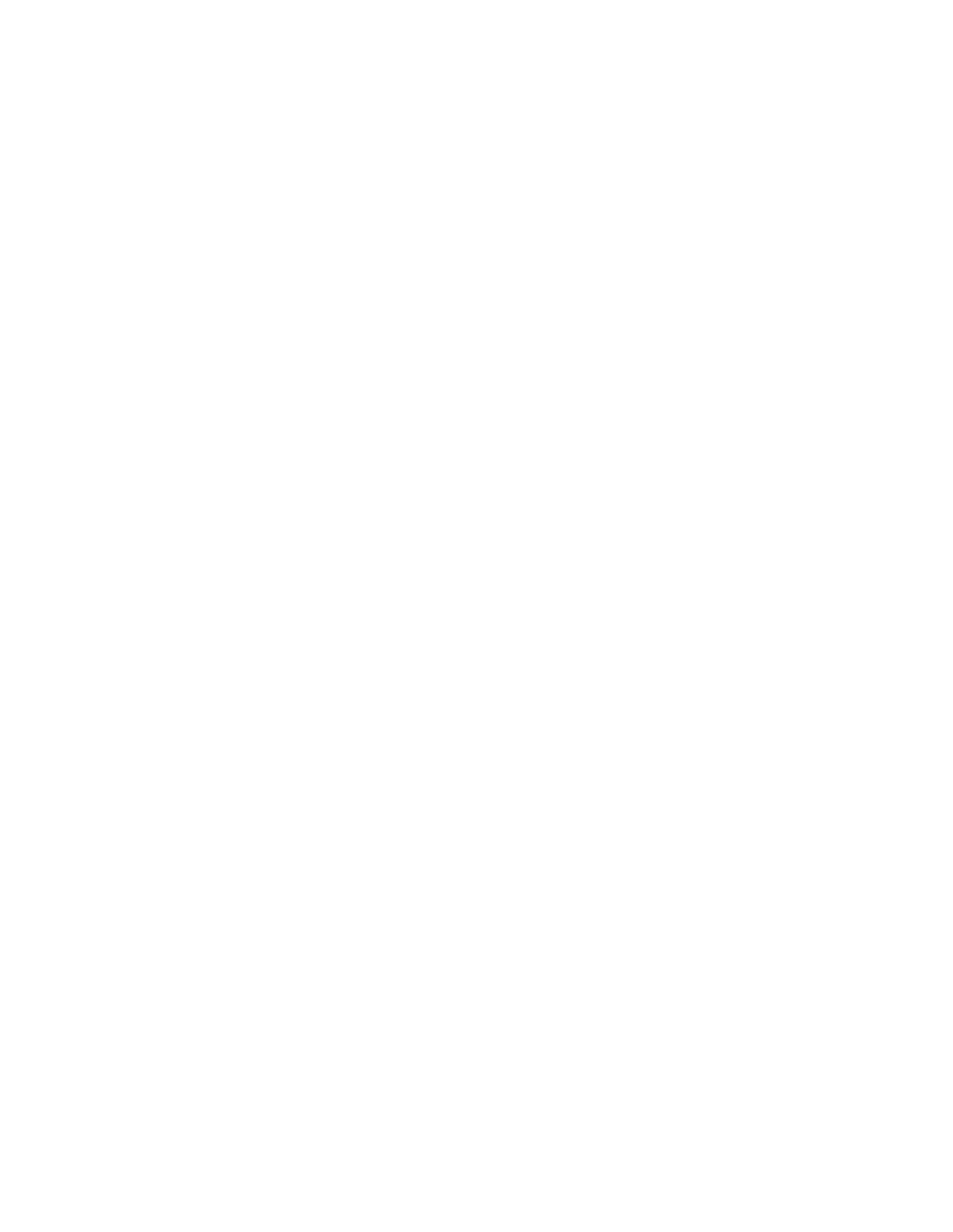

**International Standards and Recommended Practices** 

Annex 19 **to the Convention on International Civil Aviation** 

# Safety Management

**The first edition of Annex 19 was adopted by the Council on 25 February 2013 and becomes applicable on 14 November 2013.** 

**For information regarding the applicability of the Standards and Recommended Practices,**  *see* **Chapter 2 and the Foreword.** 

**First Edition July 2013** 

**International Civil Aviation Organization**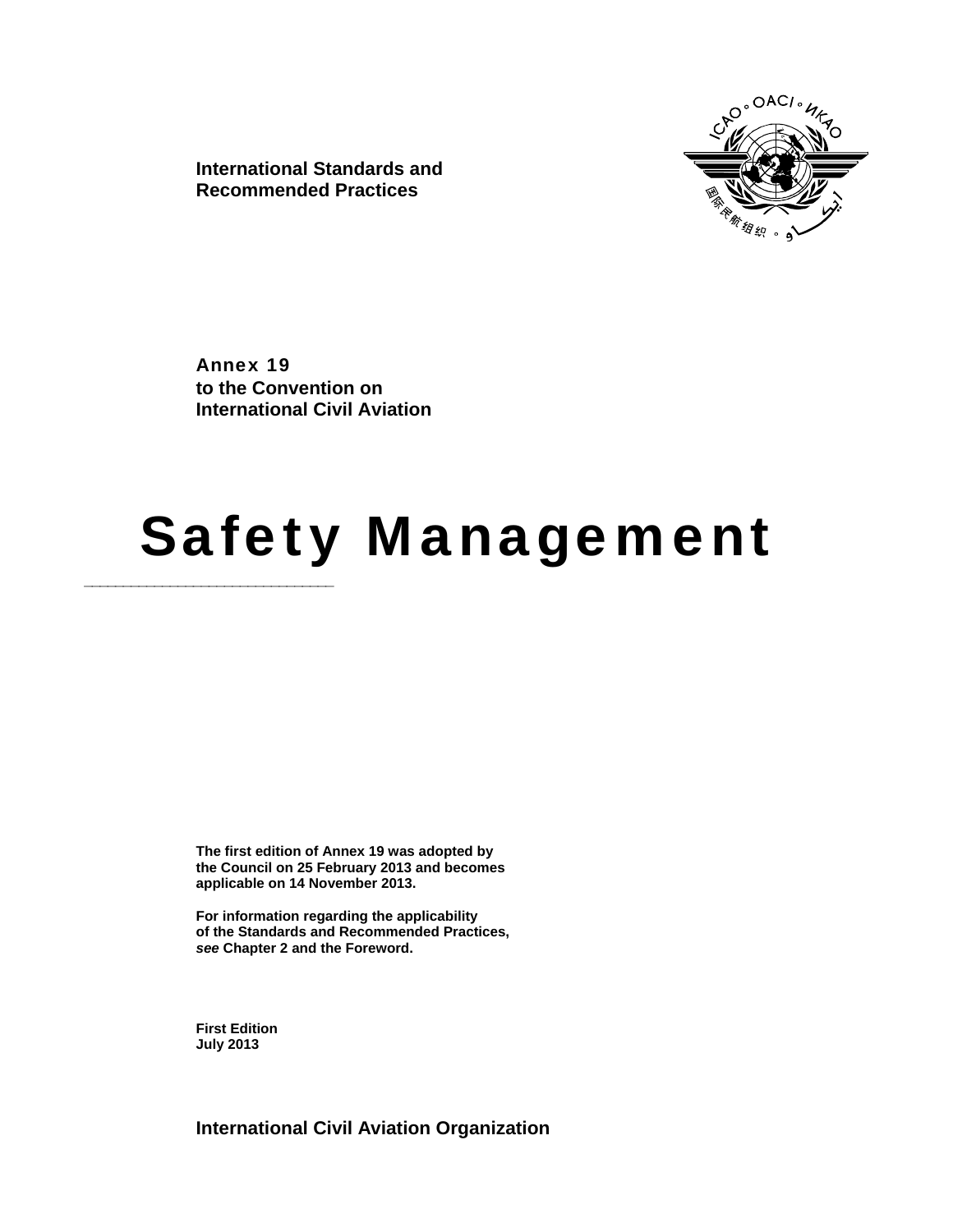Published in separate English, Arabic, Chinese, French, Russian and Spanish editions by the INTERNATIONAL CIVIL AVIATION ORGANIZATION 999 University Street, Montréal, Quebec, Canada H3C 5H7

For ordering information and for a complete listing of sales agents and booksellers, please go to the ICAO website at www.icao.int.

*First edition 2013* 

*Annex 19 — Safety Management*  Order Number: AN19 ISBN 978-92-9249-232-8

#### © ICAO 2013

All rights reserved. No part of this publication may be reproduced, stored in a retrieval system or transmitted in any form or by any means, without prior permission in writing from the International Civil Aviation Organization.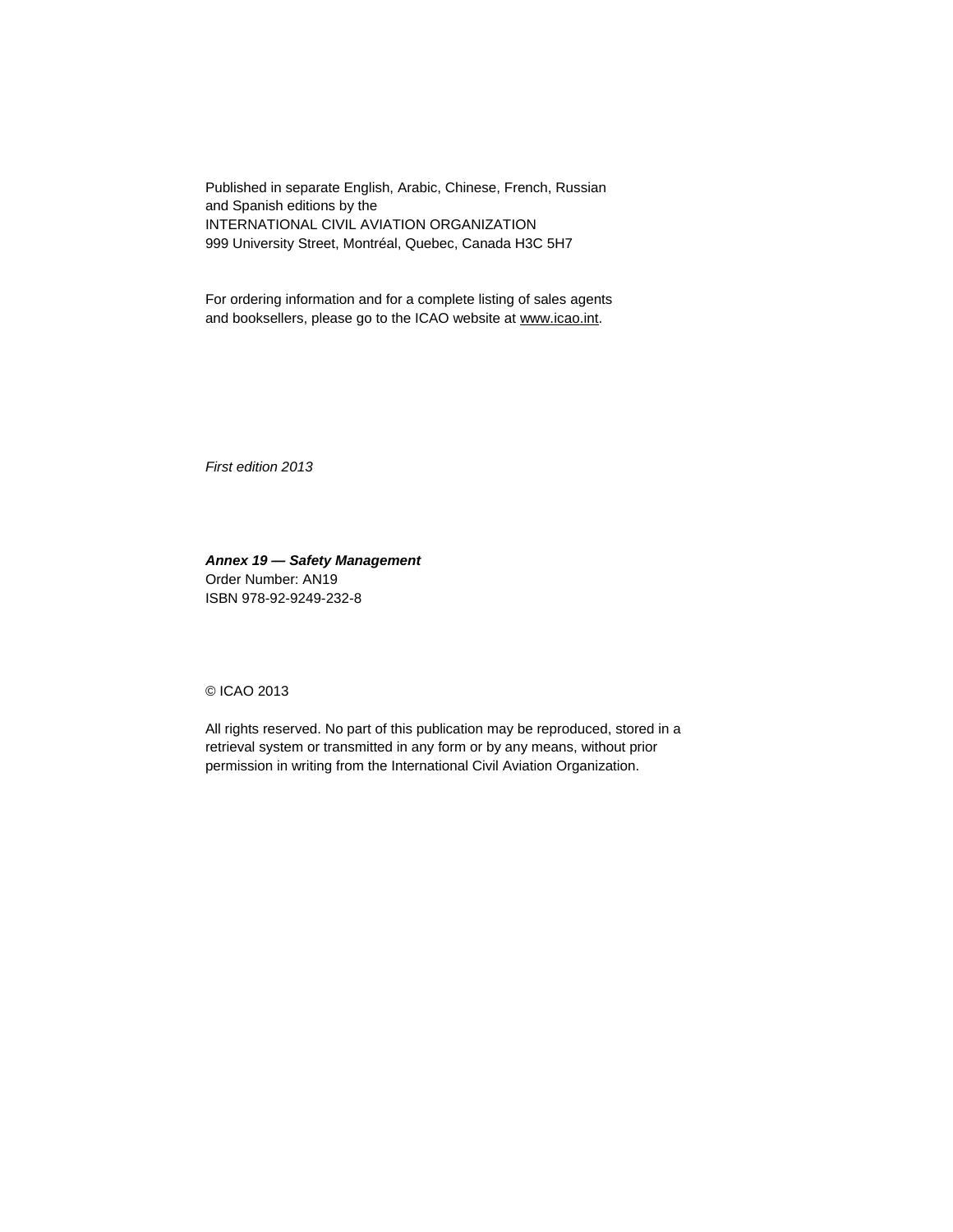### **AMENDMENTS**

Amendments are announced in the supplements to the *Catalogue of ICAO Publications;* the Catalogue and its supplements are available on the ICAO website at www.icao.int. The space below is provided to keep a record of such amendments.

#### **RECORD OF AMENDMENTS AND CORRIGENDA**

|           |                                     | $\operatorname{AMENDMENTS}$ |                        |     |                                                          | CORRIGENDA                  |                                                |
|-----------|-------------------------------------|-----------------------------|------------------------|-----|----------------------------------------------------------|-----------------------------|------------------------------------------------|
| $\rm No.$ | Date<br>$\operatorname{applicable}$ | $\rm{Date}$<br>entered      | Entered<br>$_{\rm by}$ | No. | Date<br>$% \left\vert \mathcal{A}\right\rangle$ of issue | $\rm{Date}$<br>$\,$ entered | $\ensuremath{\mathsf{Entered}}$<br>$_{\rm by}$ |
|           |                                     |                             |                        |     |                                                          |                             |                                                |
|           |                                     |                             |                        |     |                                                          |                             |                                                |
|           |                                     |                             |                        |     |                                                          |                             |                                                |
|           |                                     |                             |                        |     |                                                          |                             |                                                |
|           |                                     |                             |                        |     |                                                          |                             |                                                |
|           |                                     |                             |                        |     |                                                          |                             |                                                |
|           |                                     |                             |                        |     |                                                          |                             |                                                |
|           |                                     |                             |                        |     |                                                          |                             |                                                |
|           |                                     |                             |                        |     |                                                          |                             |                                                |
|           |                                     |                             |                        |     |                                                          |                             |                                                |
|           |                                     |                             |                        |     |                                                          |                             |                                                |
|           |                                     |                             |                        |     |                                                          |                             |                                                |
|           |                                     |                             |                        |     |                                                          |                             |                                                |
|           |                                     |                             |                        |     |                                                          |                             |                                                |
|           |                                     |                             |                        |     |                                                          |                             |                                                |
|           |                                     |                             |                        |     |                                                          |                             |                                                |
|           |                                     |                             |                        |     |                                                          |                             |                                                |
|           |                                     |                             |                        |     |                                                          |                             |                                                |
|           |                                     |                             |                        |     |                                                          |                             |                                                |
|           |                                     |                             |                        |     |                                                          |                             |                                                |
|           |                                     |                             |                        |     |                                                          |                             |                                                |
|           |                                     |                             |                        |     |                                                          |                             |                                                |
|           |                                     |                             |                        |     |                                                          |                             |                                                |
|           |                                     |                             |                        |     |                                                          |                             |                                                |
|           |                                     |                             |                        |     |                                                          |                             |                                                |
|           |                                     |                             |                        |     |                                                          |                             |                                                |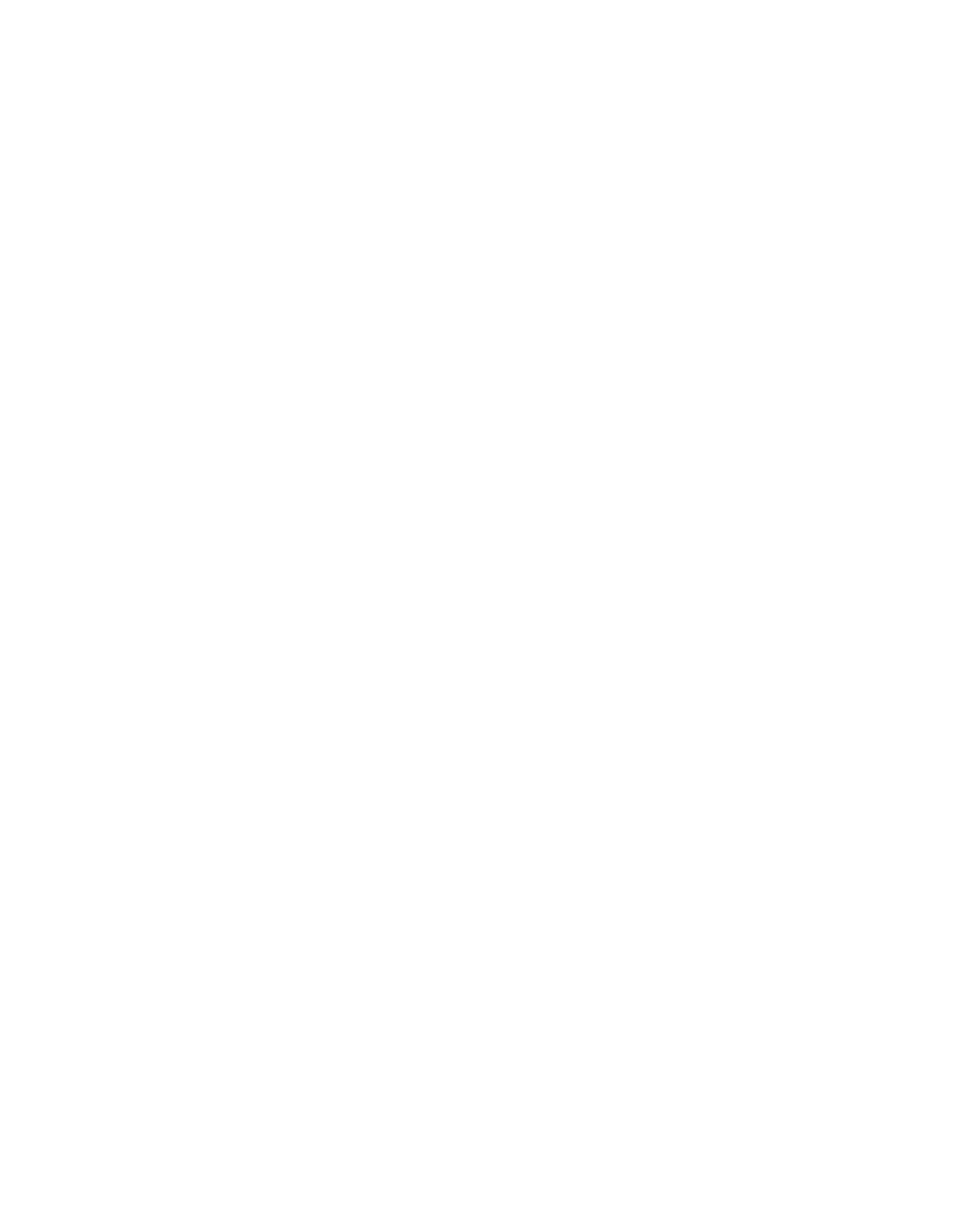# **TABLE OF CONTENTS**

|                    | Page           |
|--------------------|----------------|
|                    | (vii)          |
|                    | (viii)         |
|                    | (ix)           |
|                    | $1-1$          |
|                    | $2 - 1$        |
|                    | $3-1$          |
| 3.1                | $3-1$          |
| 3.2                | $3 - 2$        |
|                    |                |
|                    | $4 - 1$        |
| 4.1                | $4-1$          |
| 4.2                | $4 - 2$        |
|                    |                |
|                    | $5 - 1$        |
| 5.1                | $5-1$          |
| 5.2                | $5-1$          |
| 5.3                | $5 - 2$        |
| 5.4                | $5 - 2$        |
| <b>APPENDIX 1.</b> | <b>APP 1-1</b> |
| 1.                 | <b>APP 1-1</b> |
| 2.                 | <b>APP 1-1</b> |
| 3.                 | <b>APP 1-1</b> |
| $\overline{4}$ .   | APP 1-2        |
| 5.                 | APP 1-2        |
| 6.                 | APP 1-2        |
| 7.                 | APP 1-2        |
| 8.                 | APP 1-3        |
|                    | <b>APP 2-1</b> |
| 1.                 | APP 2-1        |
| 2.                 | APP 2-3        |
| 3.                 | APP 2-3        |
| 4.                 | APP 2-4        |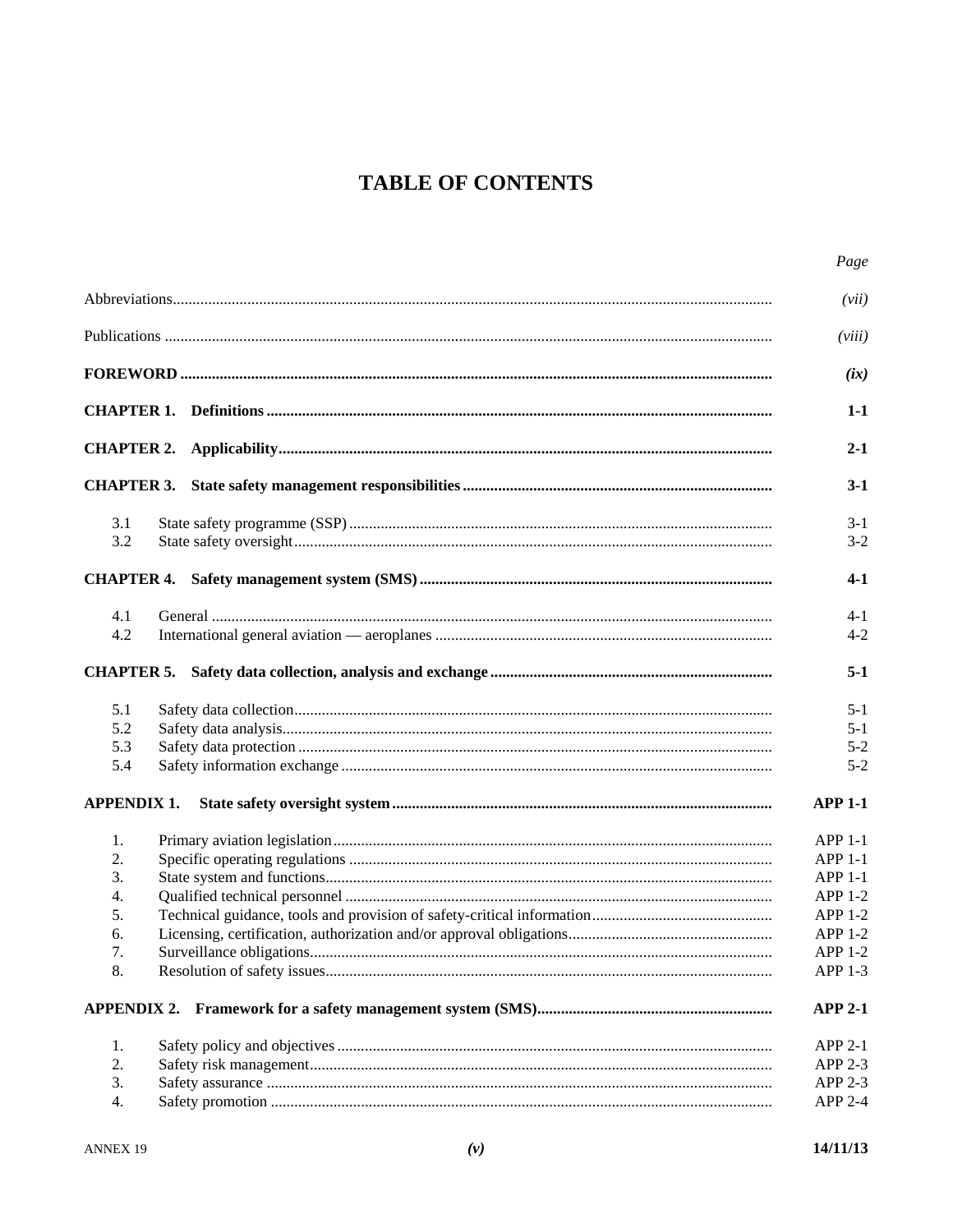|                  |                                                                                                   | Page                |
|------------------|---------------------------------------------------------------------------------------------------|---------------------|
|                  |                                                                                                   | ATT A-1             |
| 1.               |                                                                                                   | $ATT A-1$           |
| 2.               |                                                                                                   | ATT A-2             |
| $\mathcal{E}$    |                                                                                                   | $ATT A-2$           |
| $\overline{4}$ . |                                                                                                   | $ATT A-3$           |
|                  | <b>ATTACHMENT B.</b> Legal guidance for the protection of information from safety data collection | ATT B-1             |
| 1.               |                                                                                                   | $ATT B-1$           |
| 2.               |                                                                                                   | $ATT B-2$           |
| 3.               |                                                                                                   | $ATT B-2$           |
| $\overline{4}$ . |                                                                                                   | $ATT B-2$           |
| 5.               |                                                                                                   | $ATT B-3$           |
| 6.               |                                                                                                   | ATT <sub>B</sub> -3 |
| 7.               |                                                                                                   | ATT <sub>B-3</sub>  |

### $14/11/13$

 $(vi)$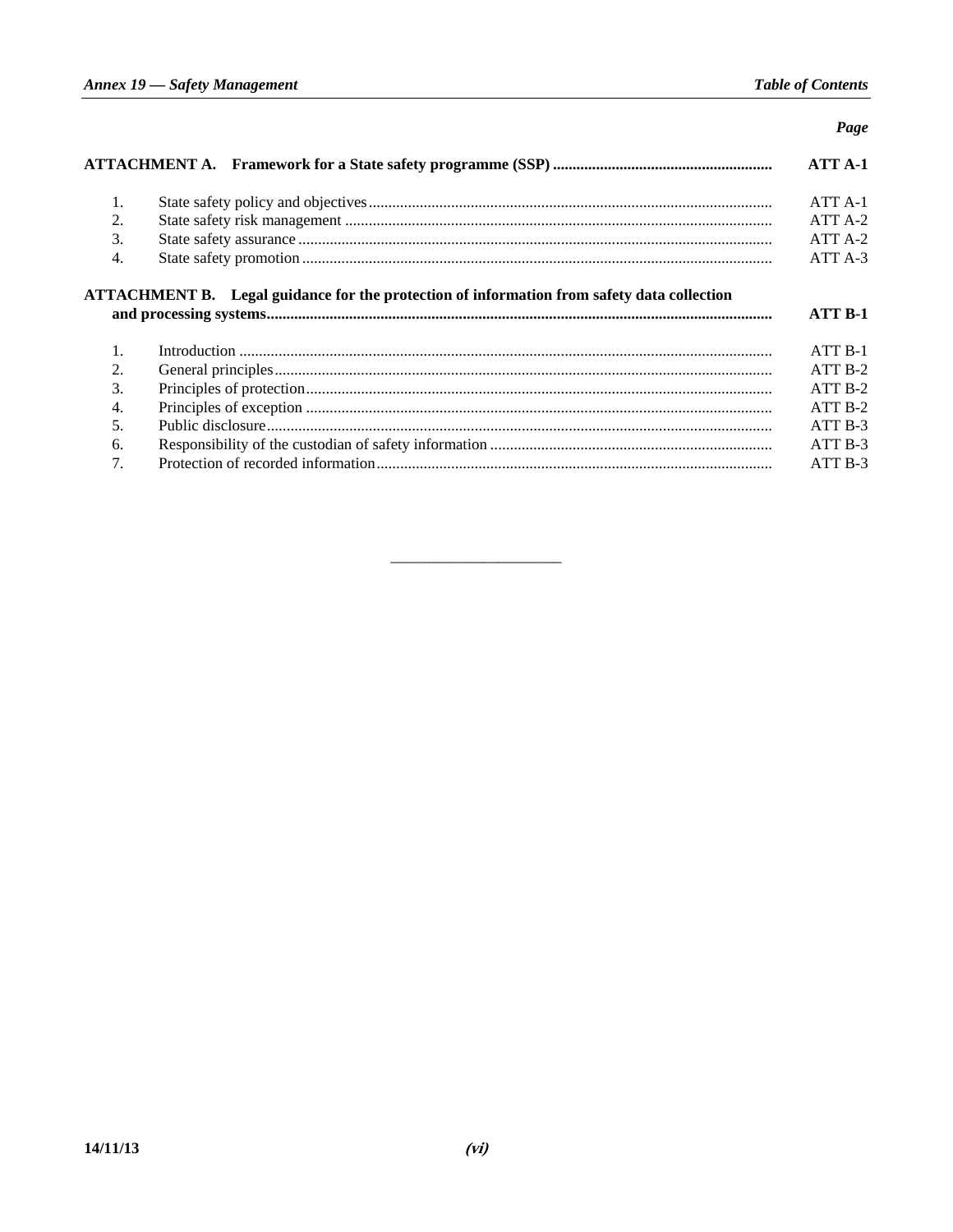## **ABBREVIATIONS**

*(used in this Annex)* 

| ADREP        | Accident/incident data reporting              |
|--------------|-----------------------------------------------|
| <b>AIS</b>   | Aeronautical information services             |
| <b>ATS</b>   | Air traffic services                          |
| <b>CNS</b>   | Communications, navigation and surveillance   |
| <b>CVR</b>   | Cockpit voice recorder                        |
| <b>MET</b>   | Meteorological services                       |
| <b>PANS</b>  | Procedures for Air Navigation Services        |
| <b>SAR</b>   | Search and rescue                             |
| <b>SARPs</b> | Standards and Recommended Practices           |
| <b>SDCPS</b> | Safety data collection and processing systems |
| <b>SMM</b>   | Safety management manual                      |
| <b>SMP</b>   | Safety management panel                       |
| <b>SMS</b>   | Safety management system                      |
| SSP          | State safety programme                        |
|              |                                               |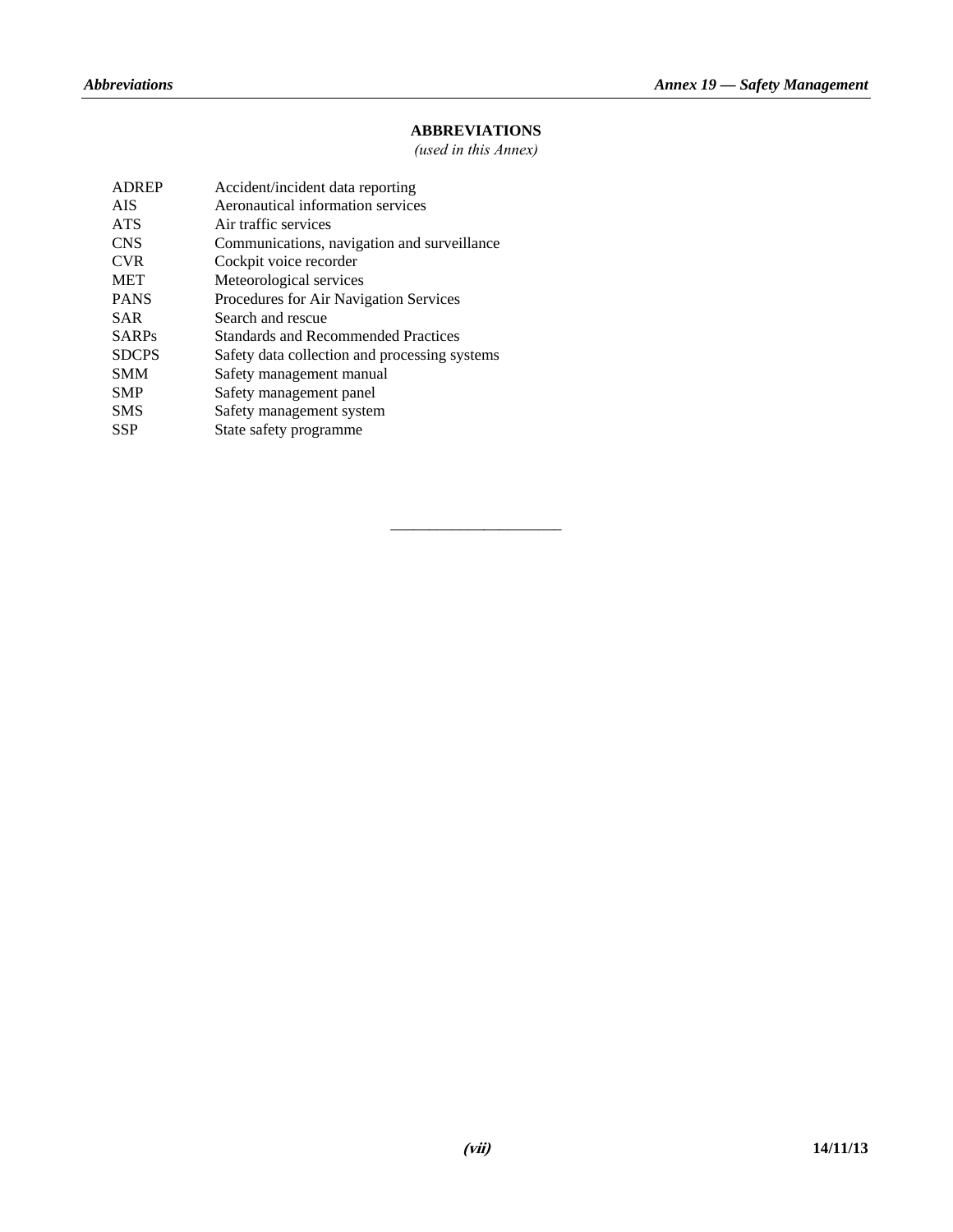#### **PUBLICATIONS**

*(referred to in this Annex)* 

*Convention on International Civil Aviation* (Doc 7300)

Annexes to the Convention on International Civil Aviation

Annex 1 *— Personnel Licensing* 

 Annex 6 *— Operation of Aircraft*  Part I — *International Commercial Air Transport — Aeroplanes* Part II — *International General Aviation — Aeroplanes* Part III *— International Operations — Helicopters*

Annex 8 *— Airworthiness of Aircraft* 

Annex 11 *— Air Traffic Services* 

Annex 13 *— Aircraft Accident and Incident Investigation* 

 Annex 14 *— Aerodromes* Volume I — *Aerodrome Design and Operations*

Procedures for Air Navigation Services

*ABC — ICAO Abbreviations and Codes* (Doc 8400) *ATM — Air Traffic Management* (Doc 4444)

 $Manuals<sup>1</sup>$ 

 *Airworthiness Manual* (Doc 9760)

 *Manual of Civil Aviation Medicine* (Doc 8984)

*Manual of Procedures for Establishment and Management of a State's Personnel Licensing System (Doc 9379)* 

 *Manual of Procedures for Operations Inspection, Certification and Continued Surveillance* (Doc 8335)

 *Manual on Certification of Aerodromes* (Doc 9774)

 *Manual on the Approval of Training Organizations* (Doc 9841)

 *Safety Management Manual* (SMM) (Doc 9859)

 *Safety Oversight Manual*(Doc 9734) Part A *— The Establishment and Management of a State's Safety Oversight System*

 $\overline{\phantom{a}}$ 

<sup>1.</sup> The manuals referenced will be updated as necessary to harmonize the terminology with that used in this Annex.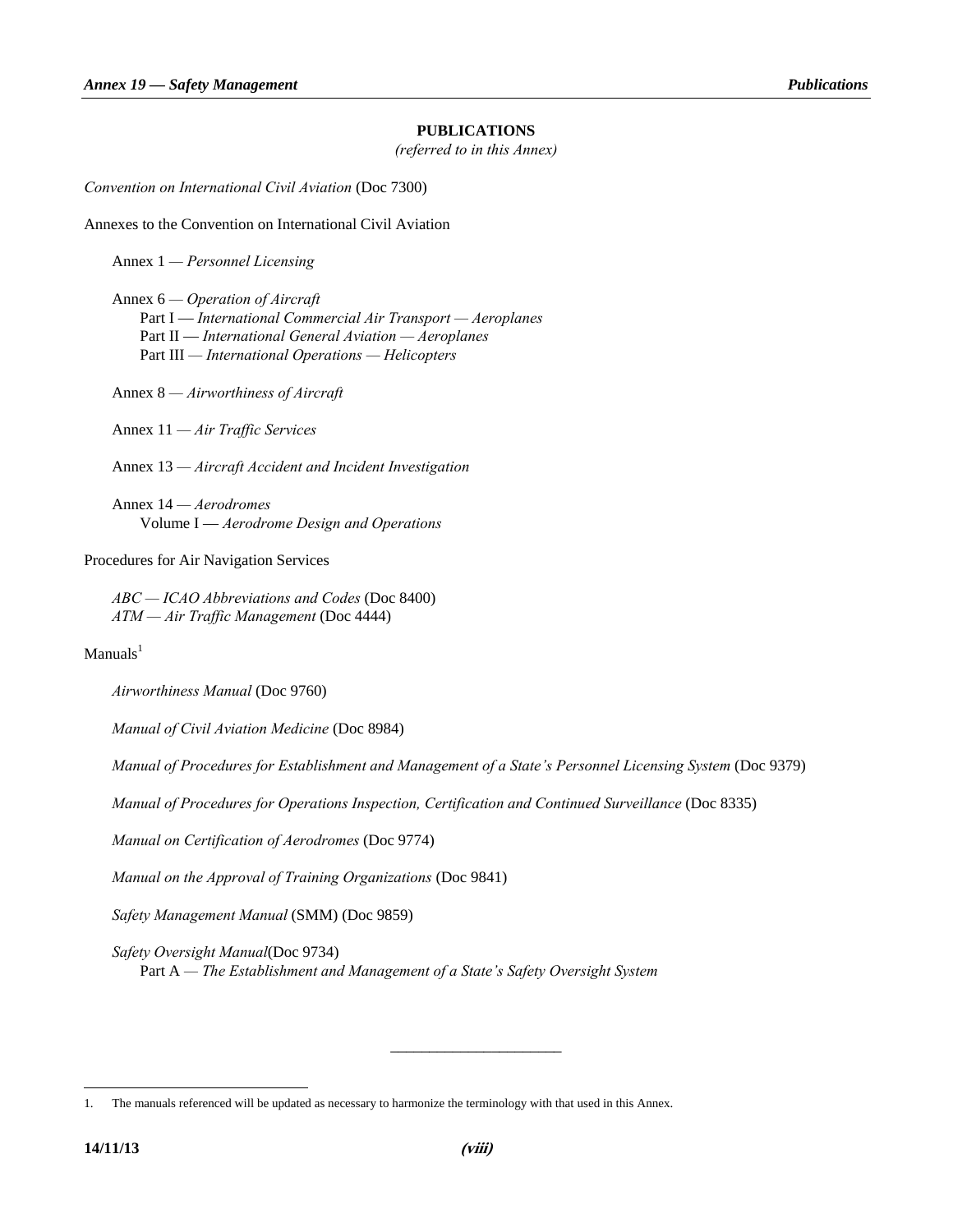## **FOREWORD**

#### **Historical background**

The provisions in this Annex have been developed in response to recommendations provided by the Directors General of Civil Aviation Conference on a Global Strategy for Aviation Safety (Montréal, 20 to 22 March 2006) (DGCA/06) and the High-level Safety Conference (Montréal, 29 March to 1 April 2010) (HLSC/2010) regarding the need for an Annex dedicated to safety management. The Air Navigation Commission (186-8), having determined these issues to be of sufficient scope and importance, agreed to establish the Safety Management Panel (SMP) to provide recommendations for the development of this Annex.

 The Standards and Recommended Practices (SARPs) in this Annex are intended to assist States in managing aviation safety risks. Given the increasing complexity of the global air transportation system and its interrelated aviation activities required to assure the safe operation of aircraft, this Annex supports the continued evolution of a proactive strategy to improve safety performance. The foundation of this proactive safety strategy is based on the implementation of a State safety programme (SSP) that systematically addresses safety risks.

 Effective SSP implementation is a gradual process, requiring time to mature fully. Factors that affect the time required to establish an SSP include the complexity of the air transportation system as well as the maturity of the aviation safety oversight capabilities of the State.

 This Annex consolidates material from existing Annexes regarding SSP and safety management systems (SMSs), as well as related elements including the collection and use of safety data and State safety oversight activities. The benefit of drawing together this material into a single Annex is to focus States' attention on the importance of integrating their safety management activities. It also facilitates the evolution of safety management provisions.

 Certain State safety management functions required in Annex 19 may be delegated to a regional safety oversight organization or a regional accident and incident investigation organization on behalf of the State.

 This Annex that contains SARPs related to responsibilities and processes underlying the safety management by States was first adopted by the Council on 25 February 2013 pursuant to the provisions of Article 37 of the Convention on International Civil Aviation (Chicago 1944) and designated as Annex 19 to the Convention. The SARPs were based on provisions for safety management initially adopted by the Council in Annexes 1; 6, Parts I, II and III; 8; 11; 13 and 14, Volume I, and on recommendations of the first special meeting of the SMP (Montréal, 13 to 17 February 2012).

 Table A shows the origin of subsequent amendments together with a list of the principal subjects involved and the dates on which the Annex and the amendments were adopted by the Council, when they became effective and when they became applicable.

#### **Action by Contracting States**

*Notification of differences*. The attention of Contracting States is drawn to the obligation imposed by Article 38 of the Convention by which Contracting States are required to notify the Organization of any differences between their national regulations and practices and the International Standards contained in this Annex and any amendments thereto. Contracting States are invited to extend such notification to any differences from the Recommended Practices contained in this Annex, and any amendments thereto when the notification of such differences is important for the safety of air navigation. Further,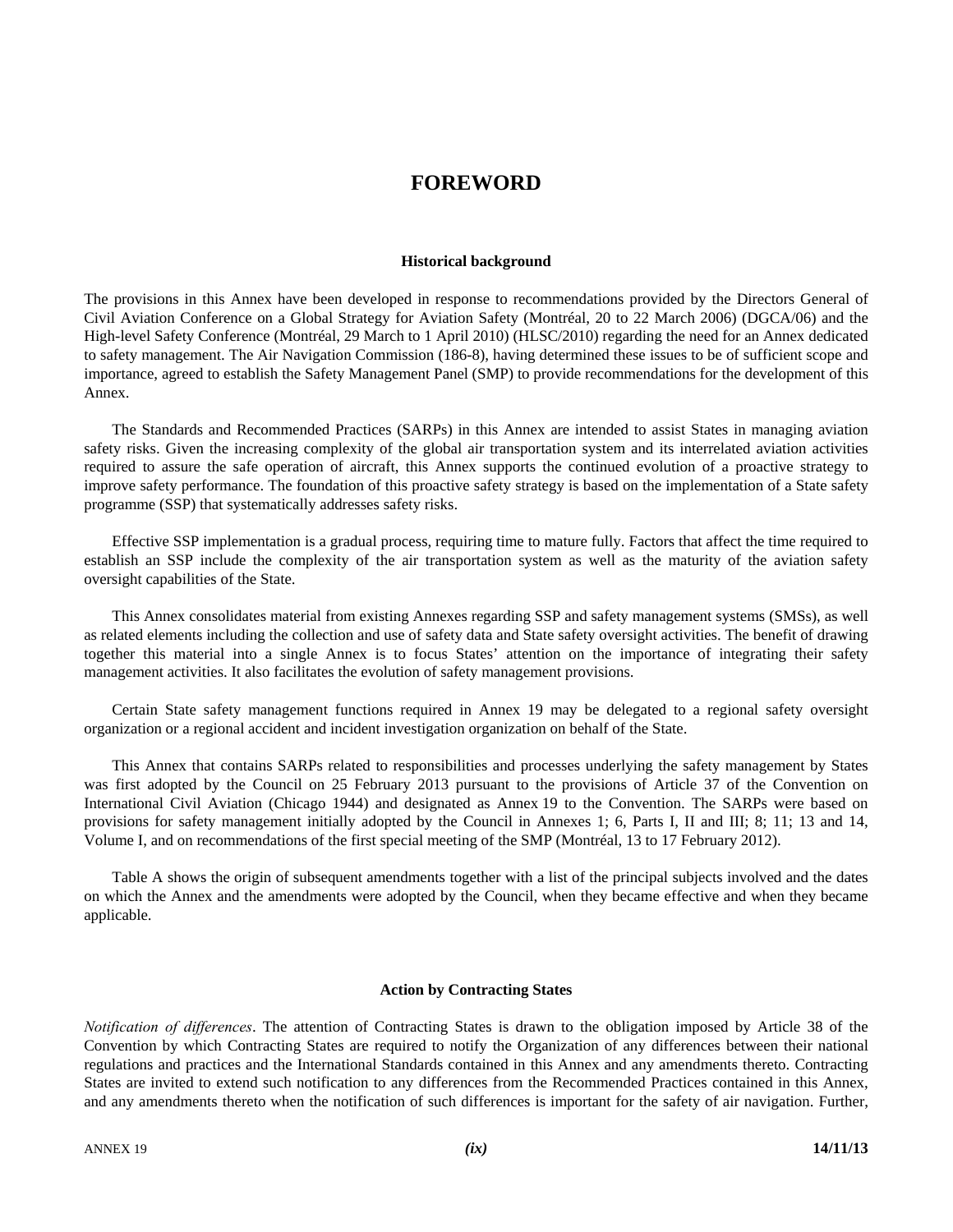Contracting States are invited to keep the Organization currently informed of any differences which may subsequently occur or of the withdrawal of any differences previously notified. A specific request for notification of differences will be sent to Contracting States immediately after the adoption of each Amendment to this Annex.

 Attention of States is also drawn to the provision of Annex 15 related to the publication of differences between their national regulations and practices and the related ICAO Standards and Recommended Practices through the Aeronautical Information Service, in addition to the obligation of States under Article 38 of the Convention.

 *Promulgation of information*. The establishment and withdrawal of and changes to facilities, services and procedures affecting aircraft operations provided in accordance with the Standards and Recommended Practices specified in this Annex should be notified and take effect in accordance with the provisions of Annex 15.

#### **Status of Annex components**

An Annex is made up of the following component parts, not all of which, however, are necessarily found in every Annex; they have the status indicated.

- 1.— *Material comprising the Annex proper* 
	- a) *Standards* and *Recommended Practices* adopted by the Council under the provisions of the Convention. They are defined as follows:

 *Standard:* Any specification for physical characteristics, configuration, matériel, performance, personnel or procedure, the uniform application of which is recognized as necessary for the safety or regularity of international air navigation and to which Contracting States will conform in accordance with the Convention; in the event of impossibility of compliance, notification to the Council is compulsory under Article 38.

 *Recommended Practice:* Any specification for physical characteristics, configuration, matériel, performance, personnel or procedure, the uniform application of which is recognized as desirable in the interest of safety, regularity or efficiency of international air navigation, and to which Contracting States will endeavour to conform in accordance with the Convention.

- b) *Appendices* comprising material grouped separately for convenience but forming part of the Standards and Recommended Practices adopted by the Council.
- c) *Definitions* of terms used in the Standards and Recommended Practices which are not self-explanatory in that they do not have accepted dictionary meanings. A definition does not have an independent status but is an essential part of each Standard and Recommended Practice in which the term is used, since a change in the meaning of the term would affect the specification.
- d) *Tables* and *Figures* which add to or illustrate a Standard or Recommended Practice and which are referred to therein, form part of the associated Standard or Recommended Practice and have the same status.

 It is to be noted that some Standards in this Annex incorporate, by reference, other specifications having the status of Recommended Practices. In such cases, the text of the Recommended Practice becomes part of the Standard.

- 2.— *Material approved by the Council for publication in association with the Standards and Recommended Practices* 
	- a) *Forewords* comprising historical and explanatory material based on the action of the Council and including an explanation of the obligations of States with regard to the application of the Standards and Recommended Practices ensuing from the Convention and the Resolution of Adoption;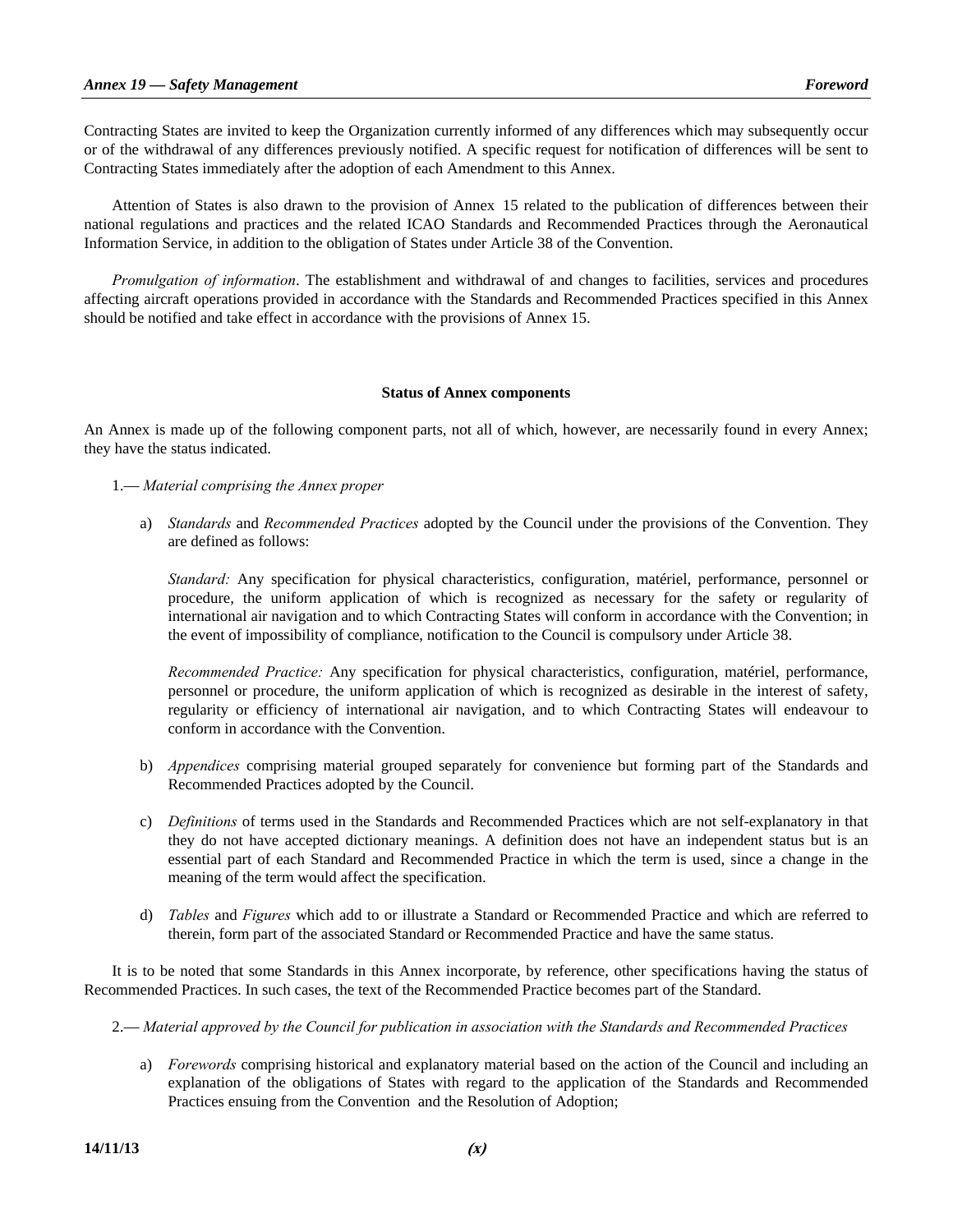- b) *Introductions* comprising explanatory material introduced at the beginning of parts, chapters or sections of the Annex to assist in the understanding of the application of the text;
- c) *Notes* included in the text, where appropriate, to give factual information or references bearing on the Standards or Recommended Practices in question but not constituting part of the Standards or Recommended Practices;
- d) *Attachments* comprising material supplementary to the Standards and Recommended Practices or included as a guide to their application.

#### **Selection of language**

This Annex has been adopted in six languages — English, Arabic, Chinese, French, Russian and Spanish. Each Contracting State is requested to select one of those texts for the purpose of national implementation and for other effects provided for in the Convention, either through direct use or through translation into its own national language, and to notify the Organization accordingly.

#### **Editorial practices**

The following practice has been adhered to in order to indicate at a glance the status of each statement: *Standards* have been printed in light face roman; *Recommended Practices* have been printed in light face italics, the status being indicated by the prefix **Recommendation**; *Notes* have been printed in light face italics, the status being indicated by the prefix *Note*.

 The following editorial practice has been followed in the writing of specifications: for Standards the operative verb "shall" is used, and for Recommended Practices the operative verb "should" is used.

 Any reference to a portion of this document, which is identified by a number and/or title, includes all subdivisions of that portion.

| Amendment   | Source(s)                                                                                    | Subject(s) | Adopted<br>Effective<br>Applicable                   |
|-------------|----------------------------------------------------------------------------------------------|------------|------------------------------------------------------|
| 1st Edition | Secretariat; first special<br>meeting of the Safety<br><b>Management Panel</b><br>(SMP/SM/1) |            | 25 February 2013<br>15 July 2013<br>14 November 2013 |

#### **Table A. Amendments to Annex 19**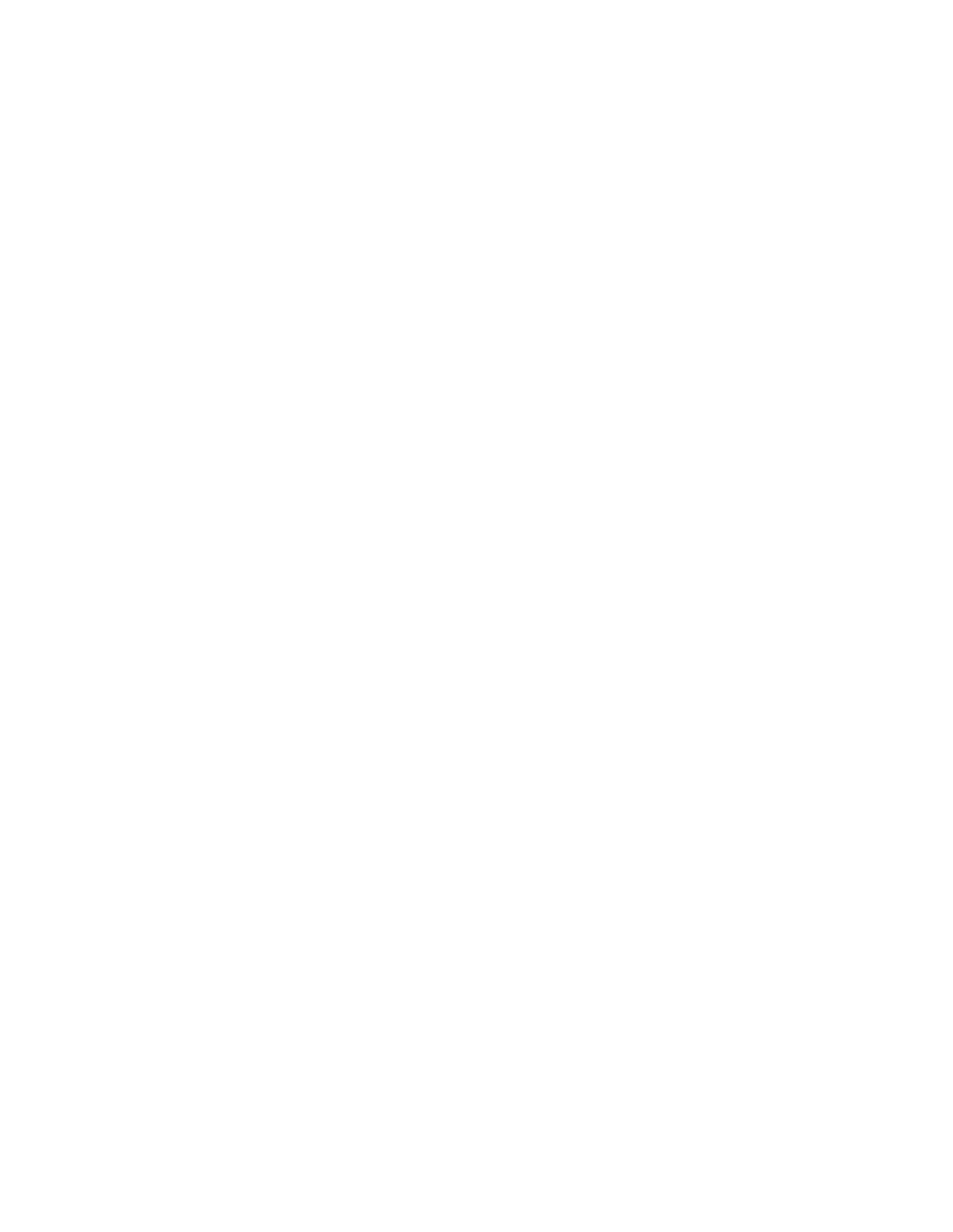# **INTERNATIONAL STANDARDS AND RECOMMENDED PRACTICES**

## **CHAPTER 1. DEFINITIONS**

When the following terms are used in the Standards and Recommended Practices for Safety Management, they have the following meanings:

- *Accident.* An occurrence associated with the operation of an aircraft which, in the case of a manned aircraft, takes place between the time any person boards the aircraft with the intention of flight until such time as all such persons have disembarked, or in the case of an unmanned aircraft, takes place between the time the aircraft is ready to move with the purpose of flight until such time as it comes to rest at the end of the flight and the primary propulsion system is shut down*,* in which:
	- a) a person is fatally or seriously injured as a result of:
		- being in the aircraft, or
		- direct contact with any part of the aircraft, including parts which have become detached from the aircraft, or
		- direct exposure to jet blast,

 *except* when the injuries are from natural causes, self-inflicted or inflicted by other persons, or when the injuries are to stowaways hiding outside the areas normally available to the passengers and crew; or

- b) the aircraft sustains damage or structural failure which:
	- adversely affects the structural strength, performance or flight characteristics of the aircraft, and
	- would normally require major repair or replacement of the affected component,

 *except* for engine failure or damage, when the damage is limited to a single engine, (including its cowlings or accessories), to propellers, wing tips, antennas, probes, vanes, tires, brakes, wheels, fairings, panels, landing gear doors, windscreens, the aircraft skin (such as small dents or puncture holes), or for minor damages to main rotor blades, tail rotor blades, landing gear, and those resulting from hail or bird strike (including holes in the radome); or

c) the aircraft is missing or is completely inaccessible.

 *Note 1.— For statistical uniformity only, an injury resulting in death within thirty days of the date of the accident is classified, by ICAO, as a fatal injury.* 

 *Note 2.— An aircraft is considered to be missing when the official search has been terminated and the wreckage has not been located.* 

 *Note 3.— The type of unmanned aircraft system to be investigated is addressed in 5.1 of Annex 13.* 

 *Note 4.— Guidance for the determination of aircraft damage can be found in Attachment F of Annex 13.*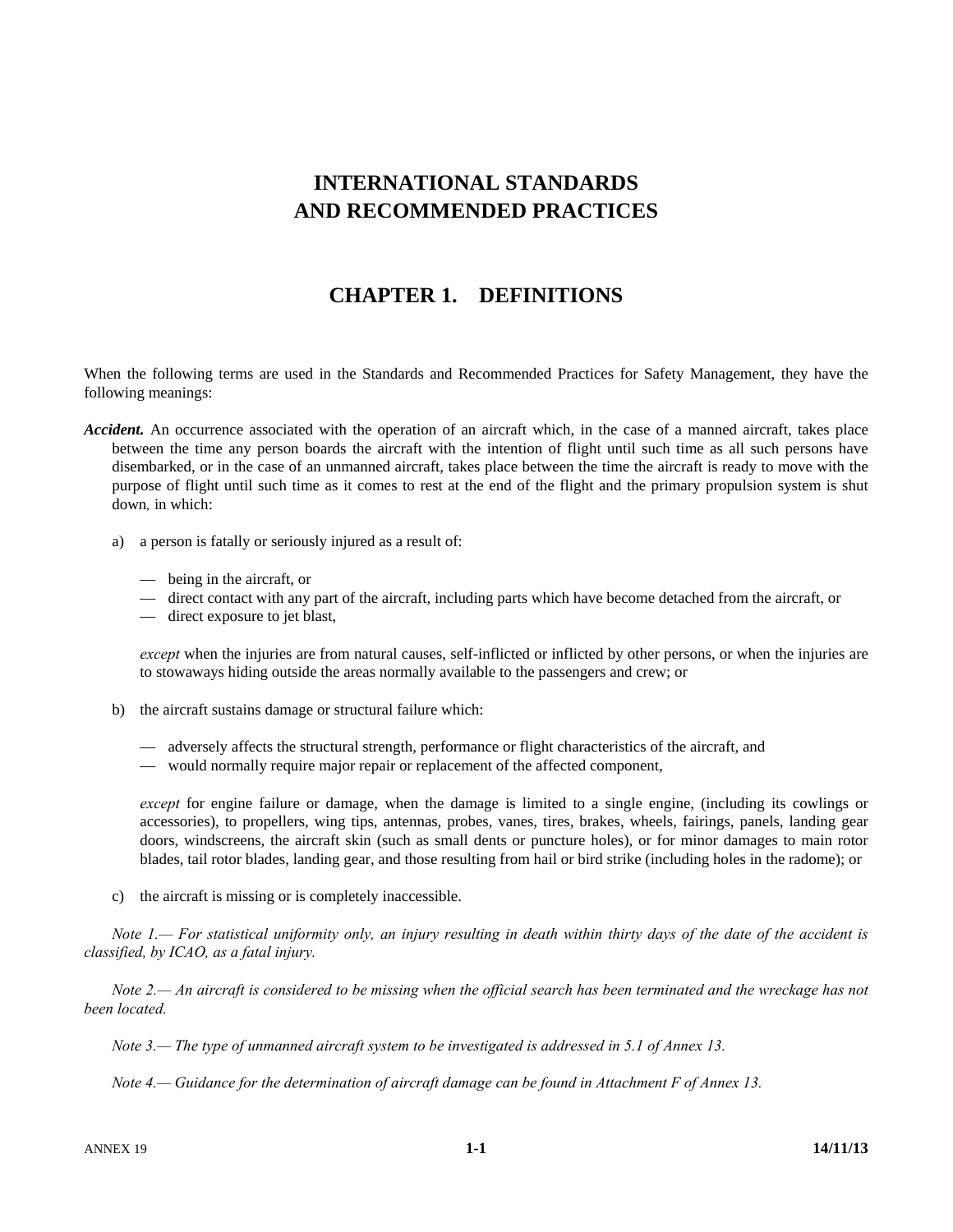- *Aeroplane.* A power-driven heavier-than-air aircraft, deriving its lift in flight chiefly from aerodynamic reactions on surfaces which remain fixed under given conditions of flight.
- *Aircraft.* Any machine that can derive support in the atmosphere from the reactions of the air other than the reactions of the air against the earth's surface.
- *Helicopter.* A heavier-than-air aircraft supported in flight chiefly by the reactions of the air on one or more power-driven rotors on substantially vertical axes.

 *Note.— Some States use the term "rotorcraft" as an alternative to "helicopter".* 

*Incident*. An occurrence, other than an accident, associated with the operation of an aircraft which affects or could affect the safety of operation.

 *Note.— The types of incidents which are of interest for safety-related studies include the incidents listed in Annex 13, Attachment C.*

*Industry codes of practice.* Guidance material developed by an industry body, for a particular sector of the aviation industry to comply with the requirements of the International Civil Aviation Organization's Standards and Recommended Practices, other aviation safety requirements and the best practices deemed appropriate.

 *Note.— Some States accept and reference industry codes of practice in the development of regulations to meet the requirements of Annex 19, and make available, for the industry codes of practice, their sources and how they may be obtained.* 

*Operational personnel.* Personnel involved in aviation activities who are in a position to report safety information.

 *Note.— Such personnel include, but are not limited to: flight crews; air traffic controllers; aeronautical station operators; maintenance technicians; personnel of aircraft design and manufacturing organizations; cabin crews; flight dispatchers, apron personnel and ground handling personnel.* 

- *Safety.* The state in which risks associated with aviation activities, related to, or in direct support of the operation of aircraft, are reduced and controlled to an acceptable level.
- *Safety management system (SMS).* A systematic approach to managing safety, including the necessary organizational structures, accountabilities, policies and procedures.
- *Safety performance.* A State or a service provider's safety achievement as defined by its safety performance targets and safety performance indicators.
- *Safety performance indicator.* A data-based parameter used for monitoring and assessing safety performance.
- *Safety performance target*. The planned or intended objective for safety performance indicator(s) over a given period.

**Safety risk.** The predicted probability and severity of the consequences or outcomes of a hazard.

*Serious injury.* An injury which is sustained by a person in an accident and which:

- a) requires hospitalization for more than 48 hours, commencing within seven days from the date the injury was received; or
- b) results in a fracture of any bone (except simple fractures of fingers, toes or nose); or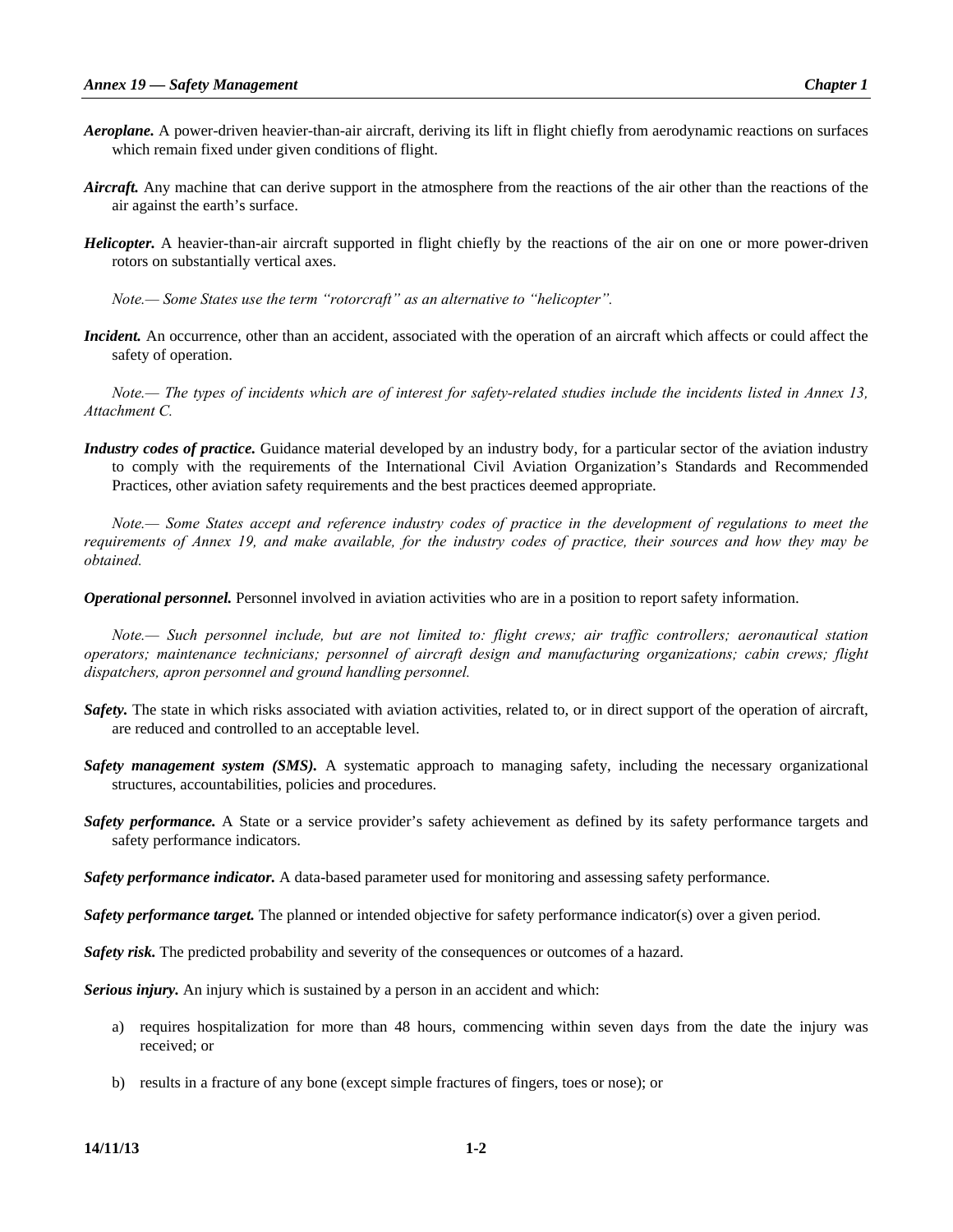- c) involves lacerations which cause severe haemorrhage, nerve, muscle or tendon damage; or
- d) involves injury to any internal organ; or
- e) involves second or third degree burns, or any burns affecting more than 5 per cent of the body surface; or
- f) involves verified exposure to infectious substances or injurious radiation.

*State of Design.* The State having jurisdiction over the organization responsible for the type design.

**State of Manufacture.** The State having jurisdiction over the organization responsible for the final assembly of the aircraft.

*State of the Operator*. The State in which the operator's principal place of business is located or, if there is no such place of business, the operator's permanent residence.

\_\_\_\_\_\_\_\_\_\_\_\_\_\_\_\_\_\_\_\_\_\_

*State safety programme (SSP).* An integrated set of regulations and activities aimed at improving safety.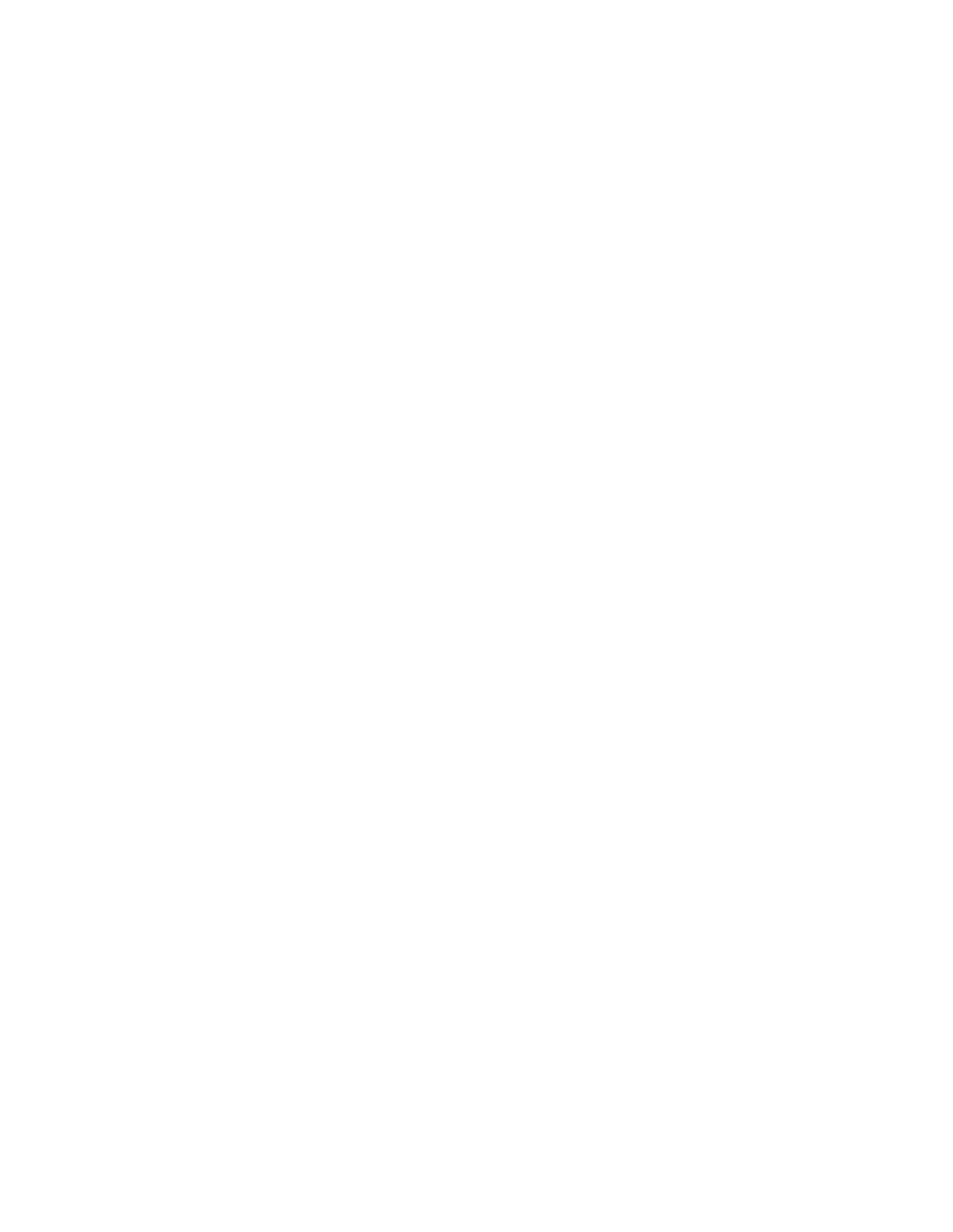# **CHAPTER 2. APPLICABILITY**

The Standards and Recommended Practices contained in this Annex shall be applicable to safety management functions related to, or in direct support of, the safe operation of aircraft.

 *Note 1.— Safety management provisions for States are contained in Chapter 3 and relate to a State safety programme.* 

 *Note 2.— Safety management provisions for specified aviation service providers and operators are in Chapter 4 and relate to safety management systems (SMSs). Supplementary safety management provisions specific to individual service providers or operators are contained in other Annexes, as referenced in this Annex.*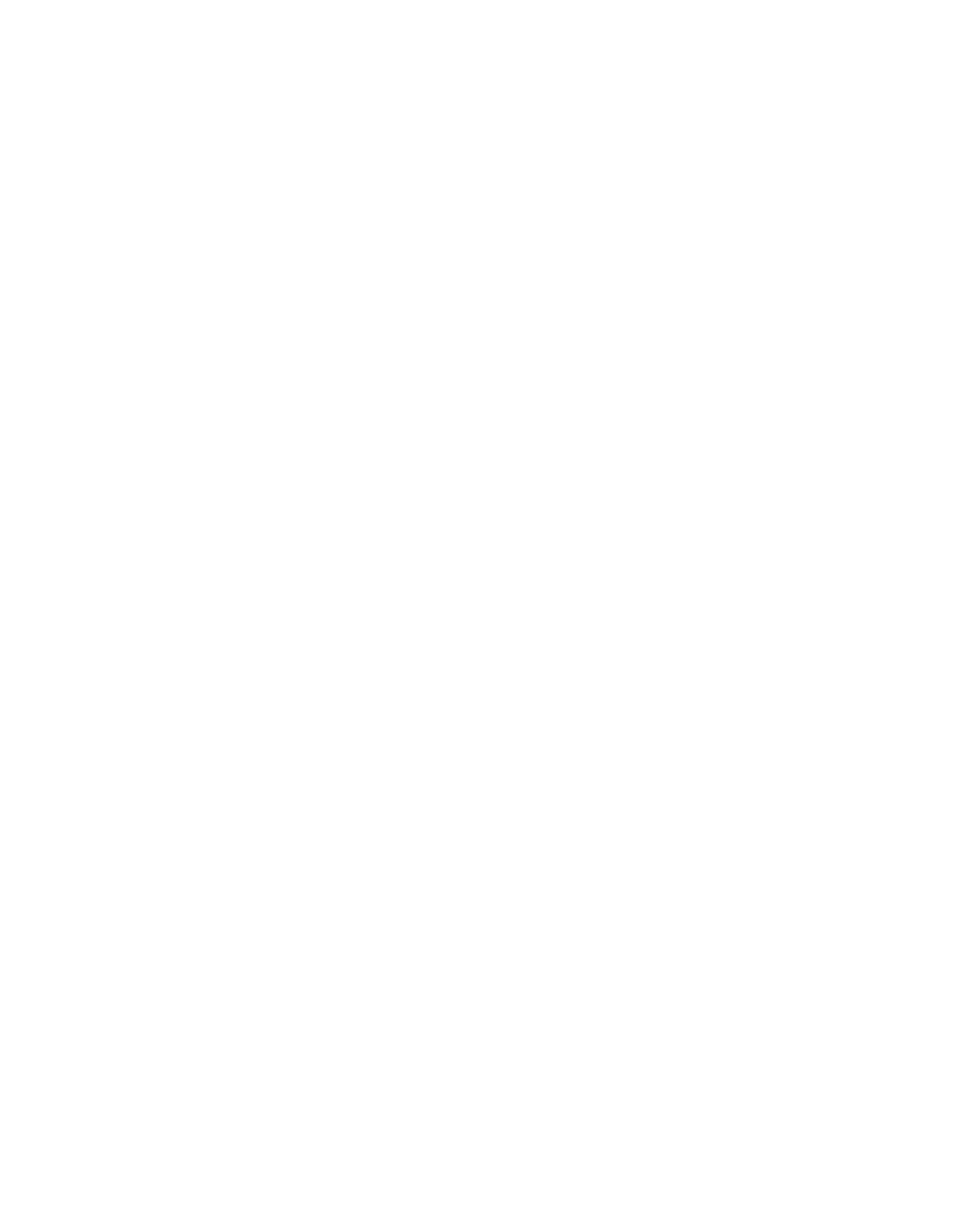## **CHAPTER 3. STATE SAFETY MANAGEMENT RESPONSIBILITIES**

 *Note 1.— This chapter outlines the safety management responsibilities of the State, through compliance with SARPs, the conduct of its own safety management functions and the surveillance of SMSs implemented in accordance with the provisions in this Annex.* 

 *Note 2.— Safety management system provisions pertaining to specific types of aviation activities are addressed in the relevant Annexes.* 

 *Note 3.— Basic safety management principles applicable to the medical assessment process of licence holders are contained in Annex 1. Guidance is available in the* Manual of Civil Aviation Medicine *(Doc 8984).*

#### **3.1 State safety programme (SSP)**

 3.1.1 Each State shall establish an SSP for the management of safety in the State, in order to achieve an acceptable level of safety performance in civil aviation. The SSP shall include the following components:

- a) State safety policy and objectives;
- b) State safety risk management;
- c) State safety assurance; and
- d) State safety promotion.

 *Note 1.— The SSP established by the State is commensurate with the size and the complexity of its aviation activities.* 

*Note 2.— A framework for the implementation and maintenance of an SSP is contained in Attachment A, and guidance on a State safety programme is contained in the* Safety Management Manual (SMM) *(Doc 9859).* 

3.1.2 The acceptable level of safety performance to be achieved shall be established by the State.

*Note.— Guidance on defining an acceptable level of safety performance is contained in the Safety Management Manual* (SMM) *(Doc 9859).*

 3.1.3 As part of its SSP, each State shall require that the following service providers under its authority implement an SMS:

- a) approved training organizations in accordance with Annex 1 that are exposed to safety risks related to aircraft operations during the provision of their services;
- b) operators of aeroplanes or helicopters authorized to conduct international commercial air transport, in accordance with Annex 6, Part I or Part III, Section II, respectively;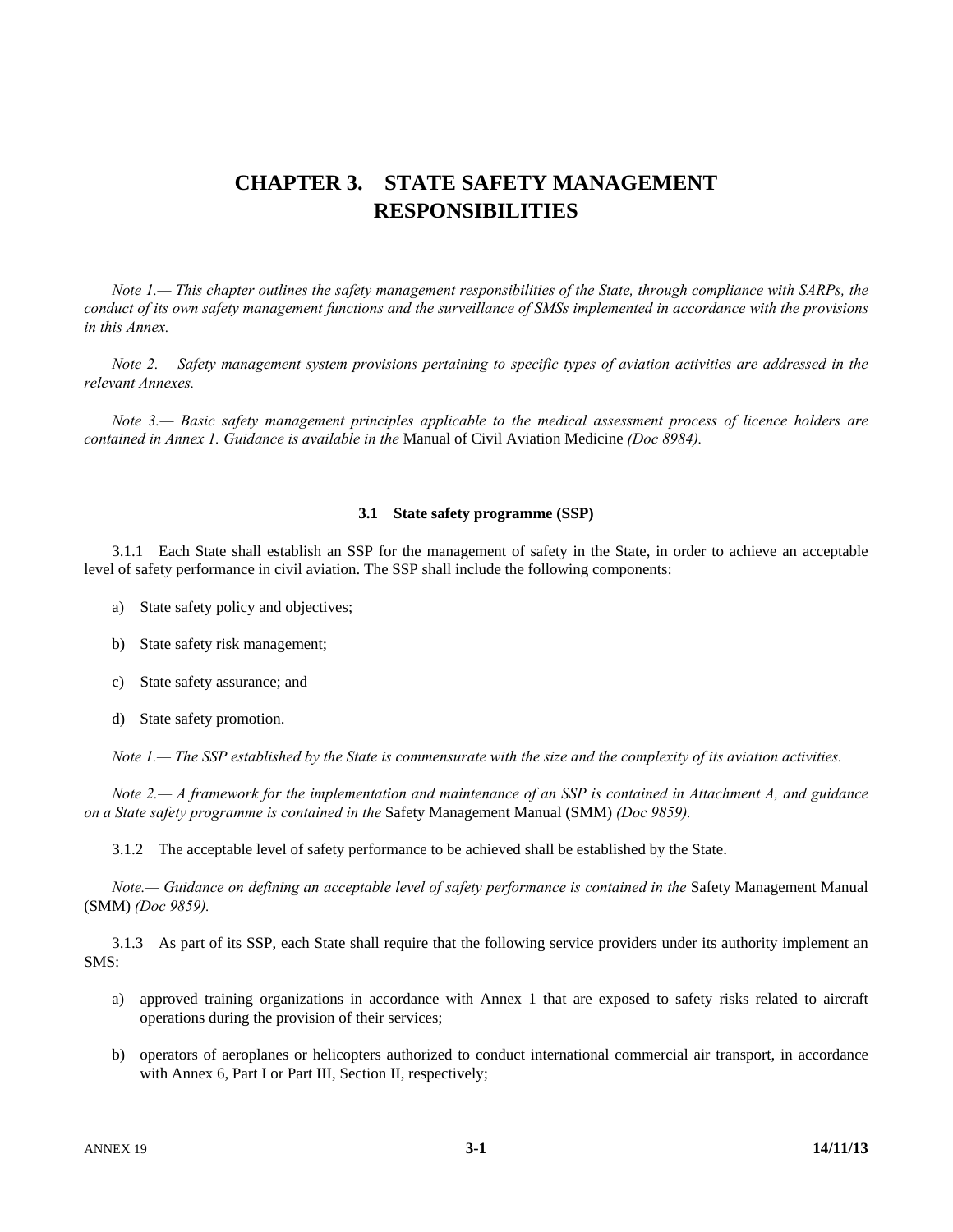*Note.— When maintenance activities are not conducted by an approved maintenance organization in accordance with Annex 6, Part I, 8.7, but under an equivalent system as in Annex 6, Part I, 8.1.2, or Part III, Section II, 6.1.2, they are included in the scope of the operator's SMS.* 

- c) approved maintenance organizations providing services to operators of aeroplanes or helicopters engaged in international commercial air transport, in accordance with Annex 6, Part I or Part III, Section II, respectively;
- d) organizations responsible for the type design or manufacture of aircraft, in accordance with Annex 8;
- e) air traffic services (ATS) providers in accordance with Annex 11; and

 *Note.— The provision of AIS, CNS, MET and/or SAR services, when under the authority of an ATS provider, are included in the scope of the ATS provider's SMS. When the provision of AIS, CNS, MET and/or SAR services are wholly or partially provided by an entity other than an ATS provider, the related services that come under the authority of the ATS provider, or those aspects of the services with direct operational implications, are included in the scope of the ATS provider's SMS.* 

f) operators of certified aerodromes in accordance with Annex 14.

 3.1.4 As part of its SSP, each State shall require that international general aviation operators of large or turbojet aeroplanes in accordance with Annex 6, Part II, Section 3, implement an SMS.

 *Note.― International general aviation operators are not considered to be service providers in the context of this Annex.* 

#### **3.2 State safety oversight**

\_\_\_\_\_\_\_\_\_\_\_\_\_\_\_\_\_\_\_\_\_\_

Each State shall establish and implement a safety oversight system in accordance with Appendix 1.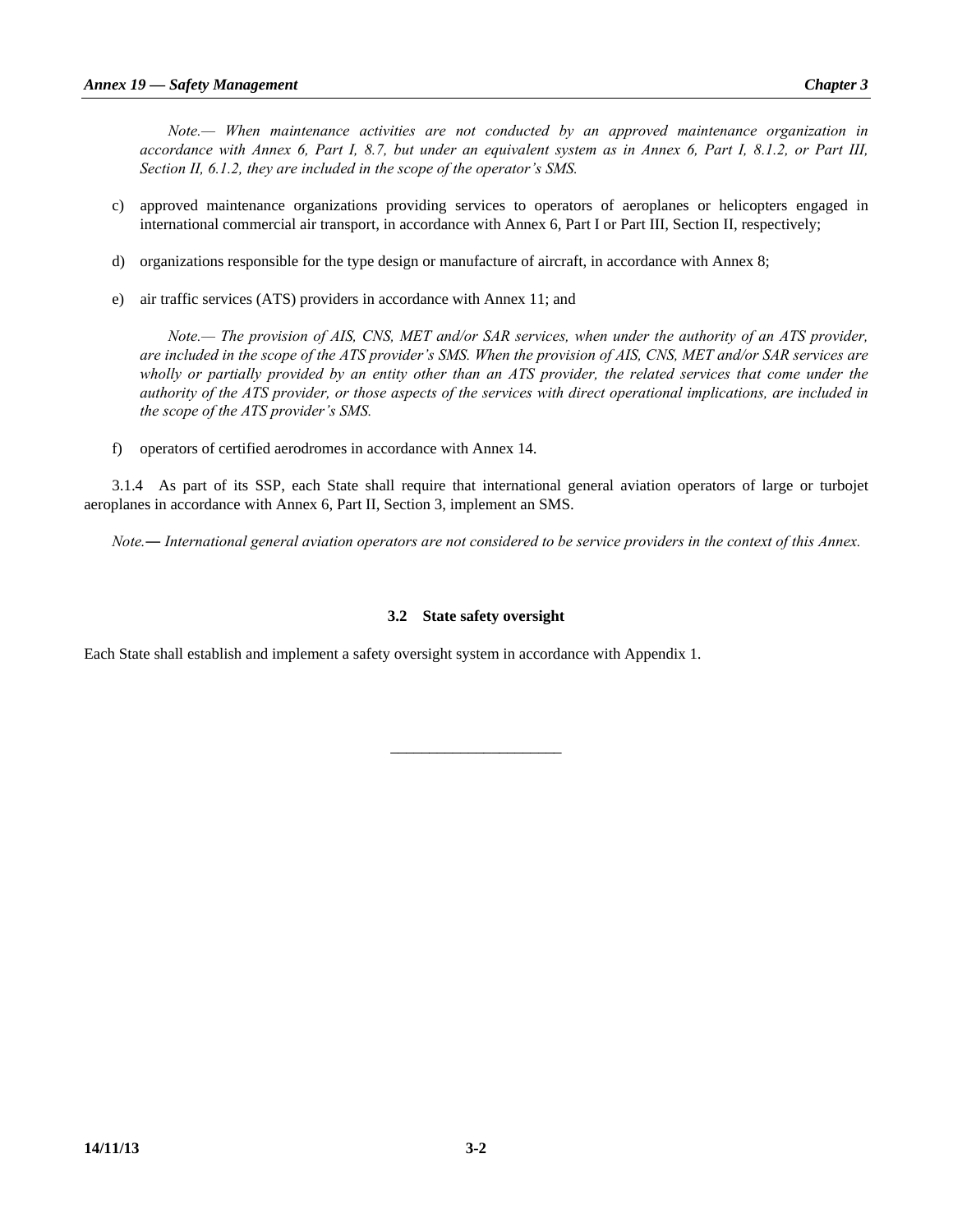## **CHAPTER 4. SAFETY MANAGEMENT SYSTEM (SMS)**

*Note 1.— Guidance on implementation of an SMS is contained in the Safety Management Manual (SMM) (Doc 9859).* 

 *Note 2.— The term "service provider" refers to those organizations listed in Chapter 3, 3.1.3.* 

#### **4.1 General**

4.1.1 Except as required in 4.2, the SMS of a service provider shall:

a) be established in accordance with the framework elements contained in Appendix 2; and

b) be commensurate with the size of the service provider and the complexity of its aviation products or services.

 4.1.2 The SMS of an approved training organization, in accordance with Annex 1, that is exposed to safety risks related to aircraft operations during the provision of its services shall be made acceptable to the State(s) responsible for the organization's approval.

 4.1.3 The SMS of a certified operator of aeroplanes or helicopters authorized to conduct international commercial air transport, in accordance with Annex 6, Part I or Part III, Section II, respectively, shall be made acceptable to the State of the Operator.

 *Note.— When maintenance activities are not conducted by an approved maintenance organization in accordance with Annex 6, Part I, 8.7, but under an equivalent system as in Annex 6, Part I, 8.1.2, or Part III, Section II, 6.1.2, they are included in the scope of the operator's SMS.* 

 4.1.4 The SMS of an approved maintenance organization providing services to operators of aeroplanes or helicopters engaged in international commercial air transport, in accordance with Annex 6, Part I or Part III, Section II, respectively, shall be made acceptable to the State(s) responsible for the organization's approval.

 4.1.5 The SMS of an organization responsible for the type design of aircraft, in accordance with Annex 8, shall be made acceptable to the State of Design.

 4.1.6 The SMS of an organization responsible for the manufacture of aircraft, in accordance with Annex 8, shall be made acceptable to the State of Manufacture.

 4.1.7 The SMS of an ATS provider, in accordance with Annex 11, shall be made acceptable to the State responsible for the provider's designation.

*Note.— The provision of AIS, CNS, MET and/or SAR services, when under the authority of an ATS provider, are included in the scope of the ATS provider's SMS. When the provision of AIS, CNS, MET and/or SAR services are wholly or partially provided by an entity other than an ATS provider, the related services that come under the authority of the ATS provider, or those aspects of their services with direct operational implications, are included in the scope of the ATS provider's SMS.*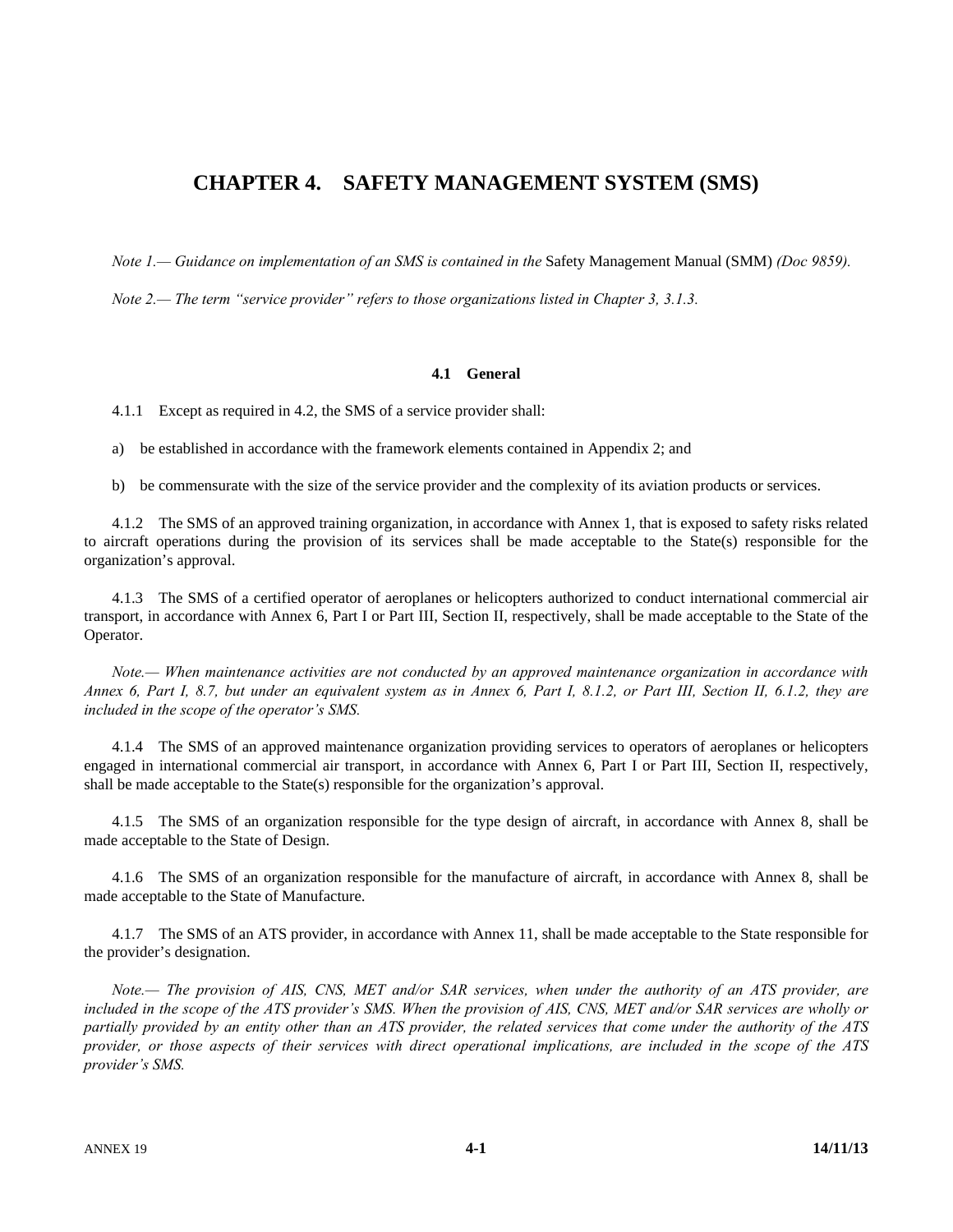#### **4.2 International general aviation — aeroplanes**

*Note.— Guidance on the implementation of an SMS for general aviation is contained in the Safety Management Manual* (SMM) (*Doc 9859*) *and industry codes of practice.* 

 4.2.1 The SMS of an international general aviation operator, conducting operations of large or turbojet aeroplanes in accordance with Annex 6, Part II, Section 3, shall be commensurate with the size and complexity of the operation.

4.2.2 **Recommendation.—** *The SMS should as a minimum include:* 

- *a) a process to identify actual and potential safety hazards and assess the associated risks;*
- *b) a process to develop and implement remedial action necessary to maintain an acceptable level of safety; and*
- *c) provision for continuous monitoring and regular assessment of the appropriateness and effectiveness of safety management activities.*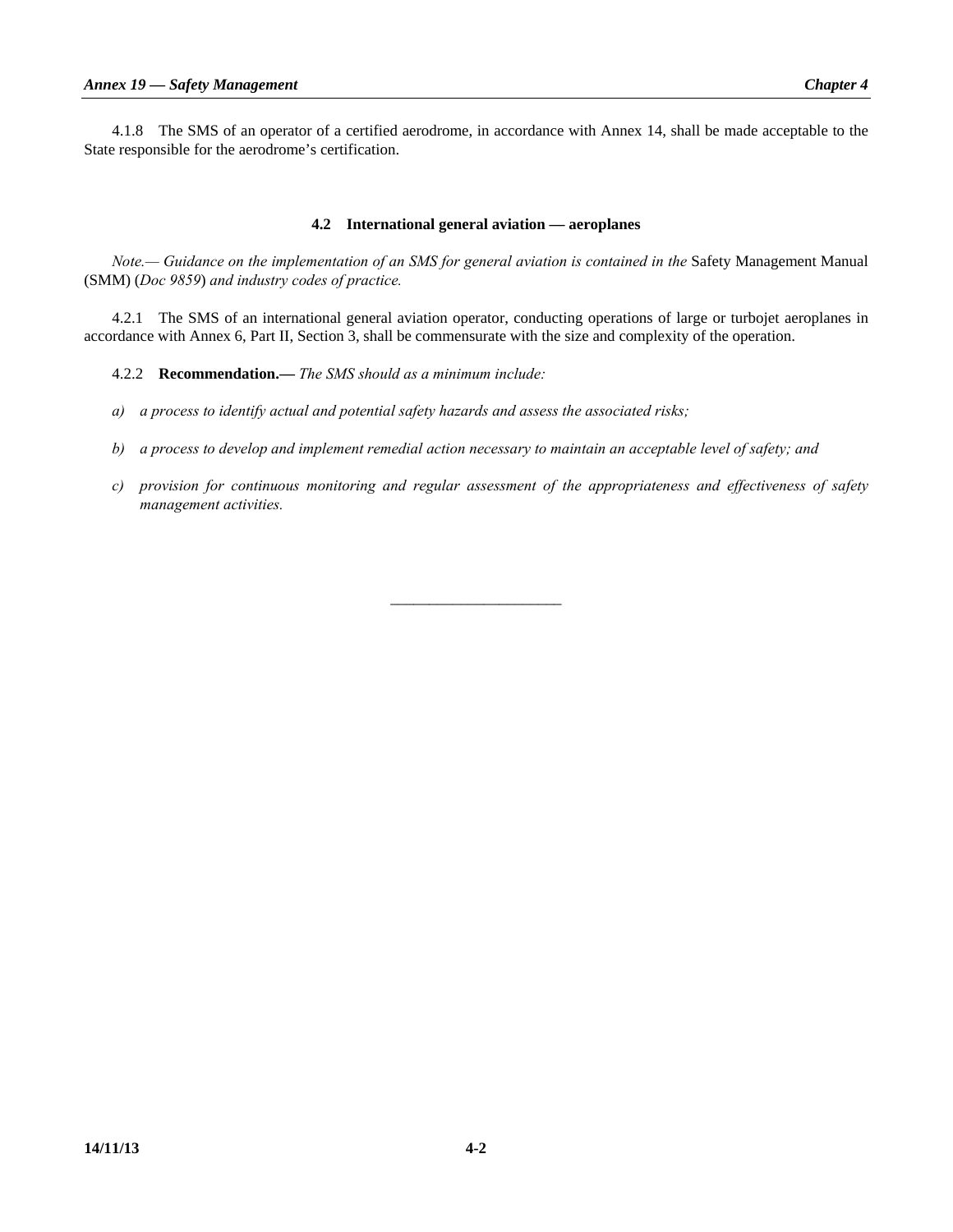## **CHAPTER 5. SAFETY DATA COLLECTION, ANALYSIS AND EXCHANGE**

 *Note.— The objective of these specifications is to support safety management activities by collection and analysis of safety data and by a prompt and secure exchange of safety information, as part of the SSP.* 

#### **5.1 Safety data collection**

*Reporting systems* 

 5.1.1 Each State shall establish a mandatory incident reporting system to facilitate collection of information on actual or potential safety deficiencies.

 5.1.2 Each State shall establish a voluntary incident reporting system to facilitate collection of information on actual or potential safety deficiencies that may not be captured by the mandatory incident reporting system.

 5.1.3 **Recommendation***.— Subject to Standard 5.3.1, State authorities responsible for the implementation of the SSP should have access to appropriate information available in the incident reporting systems referenced in 5.1.1 and 5.1.2 to support their safety responsibilities.* 

 *Note 1.— State authorities responsible for the implementation of the SSP include accident investigation authorities.* 

 *Note 2.— Each State is encouraged to establish other safety data collection and processing systems to collect safety information that may not be captured by the incident reporting systems mentioned in 5.1.1 and 5.1.2 above.* 

#### **5.2 Safety data analysis**

 5.2.1 Each State shall establish and maintain a safety database to facilitate the effective analysis of information on actual or potential safety deficiencies obtained, including that from its incident reporting systems, and to determine any actions required for the enhancement of safety.

 *Note.— The term "safety database" may refer to a single or multiple database(s) and may include the accident and incident database. Provisions on an accident and incident database are included in Annex 13 —* Aircraft Accident and Incident Investigation*. Additional guidance on a safety database is also included in the* Safety Management Manual (SMM) *(Doc 9859).* 

 5.2.2 **Recommendation.—** *Each State should, following the identification of preventive actions required to address actual or potential safety deficiencies, implement these actions and establish a process to monitor implementation and effectiveness of the responses.* 

 *Note.— Additional information on which to base preventive actions may be contained in the Final Reports on investigated accidents and incidents.*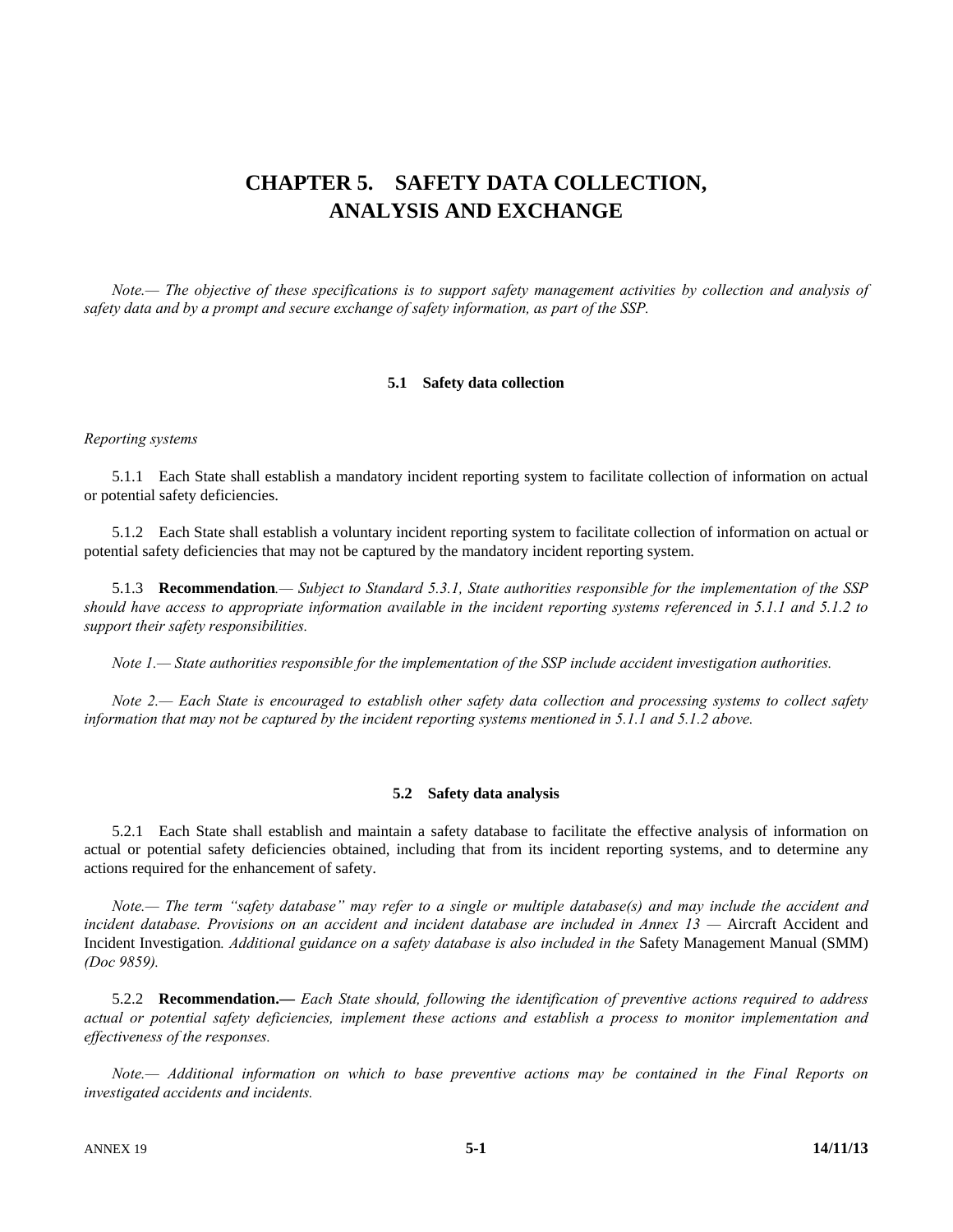5.2.3 **Recommendation.—** *The database systems should use standardized formats to facilitate data exchange.* 

 *Note.— Each State is encouraged to use an ADREP-compatible system.* 

#### **5.3 Safety data protection**

 *Note.— Attachment B contains legal guidance for the protection of information from safety data collection and processing systems.* 

 5.3.1 A voluntary incident reporting system shall be non-punitive and afford protection to the sources of the information.

 *Note 1.— A non-punitive environment is fundamental to voluntary reporting.* 

 *Note 2.— Each State is encouraged to facilitate and promote the voluntary reporting of events that could affect aviation safety by adjusting their applicable laws, regulations and policies, as necessary.* 

 *Note 3.— Guidance related to both mandatory and voluntary incident reporting systems is contained in the* Safety Management Manual *(*SMM) *(Doc 9859).* 

 5.3.2 **Recommendation.—** *States should not make available or use safety data referenced in 5.1 or 5.2 for other than safety-related purposes, unless exceptionally, an appropriate authority determines in accordance with their national legislation, the value of its disclosure or use in any particular instance, outweighs the adverse impact such action may have on aviation safety.* 

#### **5.4 Safety information exchange**

 5.4.1 **Recommendation.—** *If a State, in the analysis of the information contained in its database, identifies safety matters considered to be of interest to other States, that State should forward such safety information to them as soon as possible.* 

 5.4.2 **Recommendation.—** *Each State should promote the establishment of safety information sharing networks among users of the aviation system and should facilitate the free exchange of information on actual and potential safety deficiencies.* 

 *Note.— Standardized definitions, classifications and formats are needed to facilitate data exchange. Guidance material on the specifications for such information-sharing networks are available from ICAO.*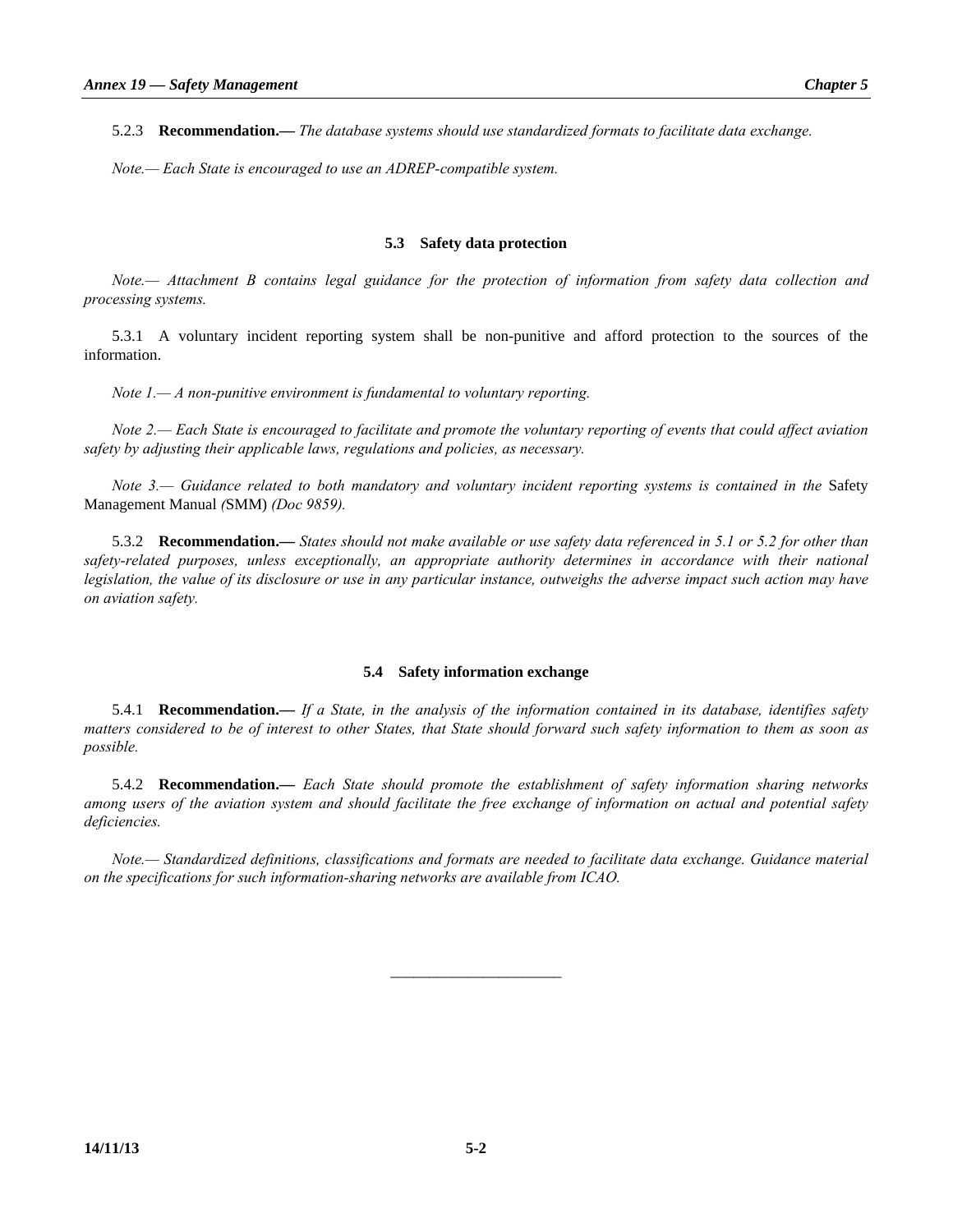## **APPENDIX 1. STATE SAFETY OVERSIGHT SYSTEM**

(*See Chapter 3, 3.2*)

 *Note 1.— Guidance on the critical elements of a system that enables a State to discharge its responsibility for safety oversight is contained in the* Safety Oversight Manual, *Part A*, The Establishment and Management of a State's Safety Oversight System *(Doc 9734).* 

 *Note 2.— The term "relevant authorities or agencies" is used in a generic sense to include all authorities with aviation safety oversight responsibility which may be established by the State as separate entities, such as: Civil Aviation Authorities, Airport Authorities, ATS Authorities, Accident Investigation Authority, and Meteorological Authority.* 

 *Note 3.— See Appendix 5 to Annex 6, Part I, and Appendix 1 to Annex 6, Part III, for provisions specific to the safety oversight of air operators.* 

 *Note 4.— Within the context of this appendix the term "service provider" refers to those organizations listed in Chapter 3, 3.1.3.*

#### **1. Primary aviation legislation**

 1.1 The State shall promulgate a comprehensive and effective aviation law, consistent with the size and complexity of the State's aviation activity and with the requirements contained in the Convention on International Civil Aviation, that enables the State to regulate civil aviation and enforce regulations through the relevant authorities or agencies established for that purpose.

 1.2 The aviation law shall provide personnel performing safety oversight functions access to the aircraft, operations, facilities, personnel and associated records, as applicable, of service providers.

#### **2. Specific operating regulations**

The State shall promulgate regulations to address, at a minimum, national requirements emanating from the primary aviation legislation, for standardized operational procedures, products, services, equipment and infrastructures in conformity with the Annexes to the Convention on International Civil Aviation.

 *Note.— The term "regulations" is used in a generic sense and includes but is not limited to instructions, rules, edicts, directives, sets of laws, requirements, policies and orders.* 

#### **3. State system and functions**

 3.1 The State shall establish relevant authorities or agencies, as appropriate, supported by sufficient and qualified personnel and provided with adequate financial resources. Each State authority or agency shall have stated safety functions and objectives to fulfil its safety management responsibilities.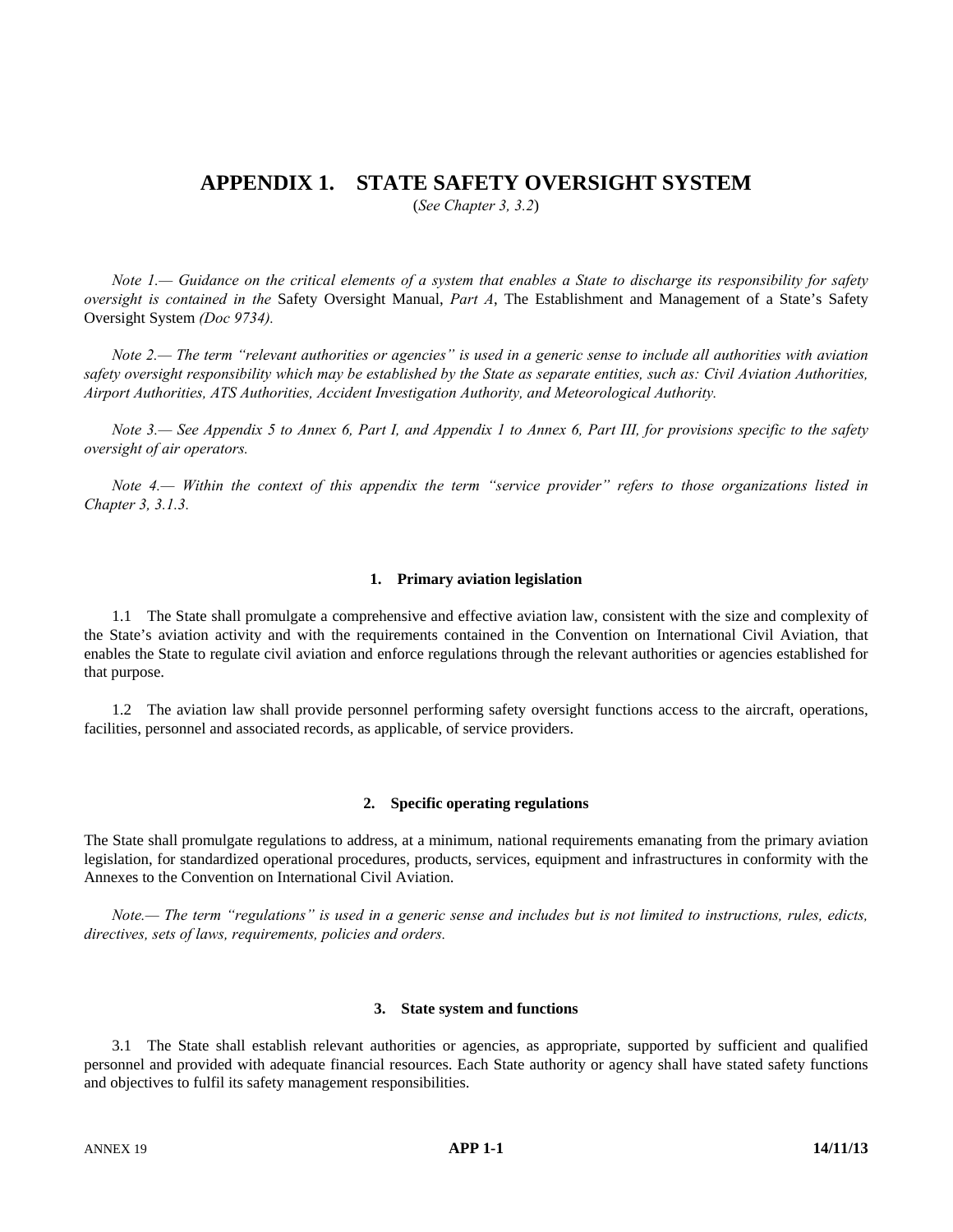3.2 **Recommendation.—** *The State should take necessary measures, such as remuneration and conditions of service, to ensure that qualified personnel performing safety oversight functions are recruited and retained*.

 3.3 The State shall ensure that personnel performing safety oversight functions are provided with guidance that addresses ethics, personal conduct and the avoidance of actual or perceived conflicts of interest in the performance of official duties.

 3.4 **Recommendation.—** *The State should use a methodology to determine its staffing requirements for personnel performing safety oversight functions, taking into account the size and complexity of the aviation activities in that State.* 

 *Note.— In addition, Appendix 5 to Annex 6, Part I, and Appendix 1 to Annex 6, Part III, require the State of the Operator to use such a methodology to determine its inspector staffing requirements. Inspectors are a subset of personnel performing safety oversight functions.*

#### **4. Qualified technical personnel**

 4.1 The State shall establish minimum qualification requirements for the technical personnel performing safety oversight functions and provide for appropriate initial and recurrent training to maintain and enhance their competence at the desired level.

4.2 The State shall implement a system for the maintenance of training records.

#### **5. Technical guidance, tools and provision of safety-critical information**

 5.1 The State shall provide appropriate facilities, comprehensive and up-to-date technical guidance material and procedures, safety-critical information, tools and equipment, and transportation means, as applicable, to the technical personnel to enable them to perform their safety oversight functions effectively and in accordance with established procedures in a standardized manner.

5.2 The State shall provide technical guidance to the aviation industry on the implementation of relevant regulations.

#### **6. Licensing, certification, authorization and/or approval obligations**

The State shall implement documented processes and procedures to ensure that personnel and organizations performing an aviation activity meet the established requirements before they are allowed to exercise the privileges of a licence, certificate, authorization and/or approval to conduct the relevant aviation activity.

#### **7. Surveillance obligations**

The State shall implement documented surveillance processes, by defining and planning inspections, audits, and monitoring activities on a continuous basis, to proactively assure that aviation licence, certificate, authorization and/or approval holders continue to meet the established requirements. This includes the surveillance of personnel designated by the Authority to perform safety oversight functions on its behalf.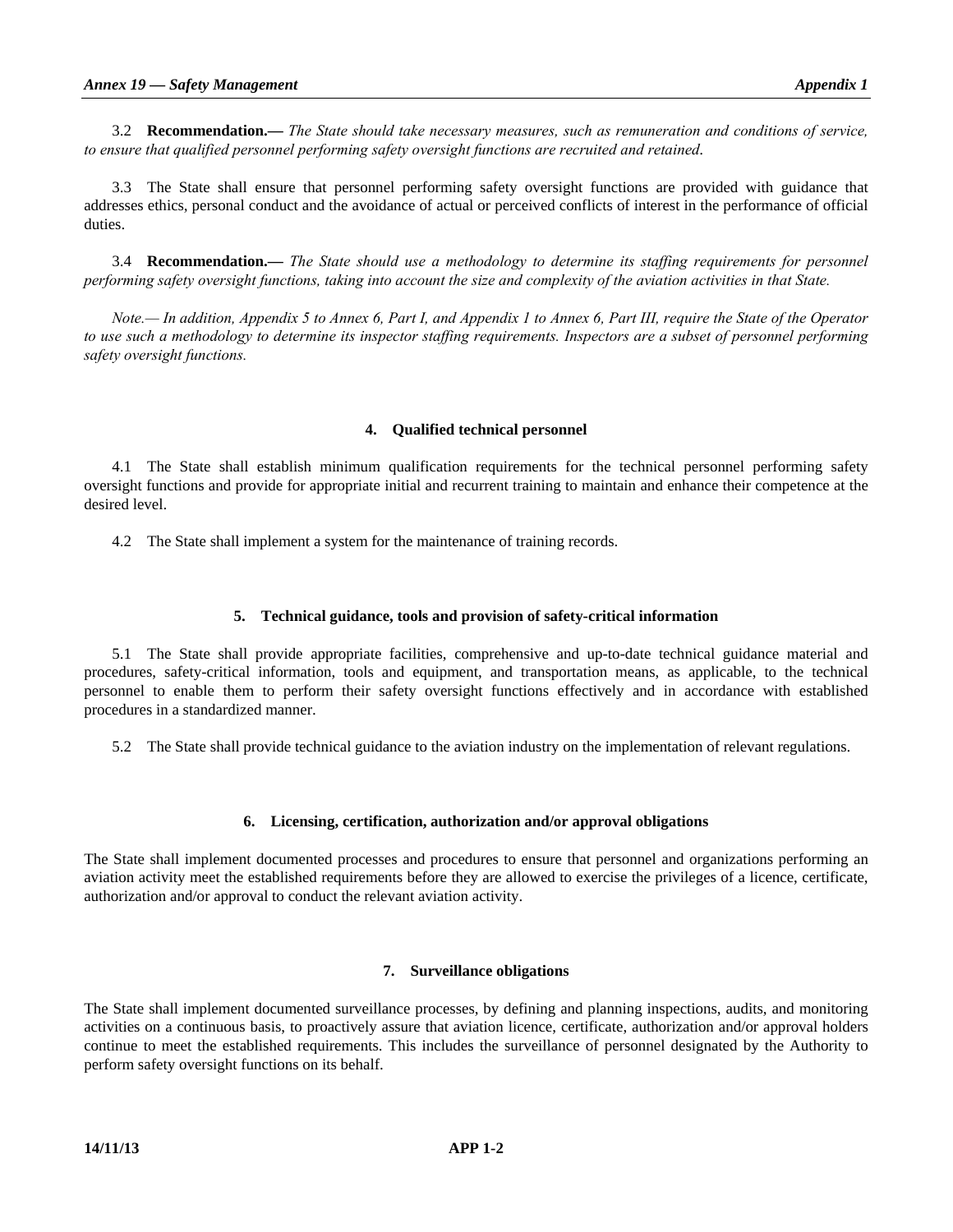#### **8. Resolution of safety issues**

 8.1 The State shall use a documented process to take appropriate corrective actions, up to and including enforcement measures, to resolve identified safety issues.

 8.2 The State shall ensure that identified safety issues are resolved in a timely manner through a system which monitors and records progress, including actions taken by service providers in resolving such issues.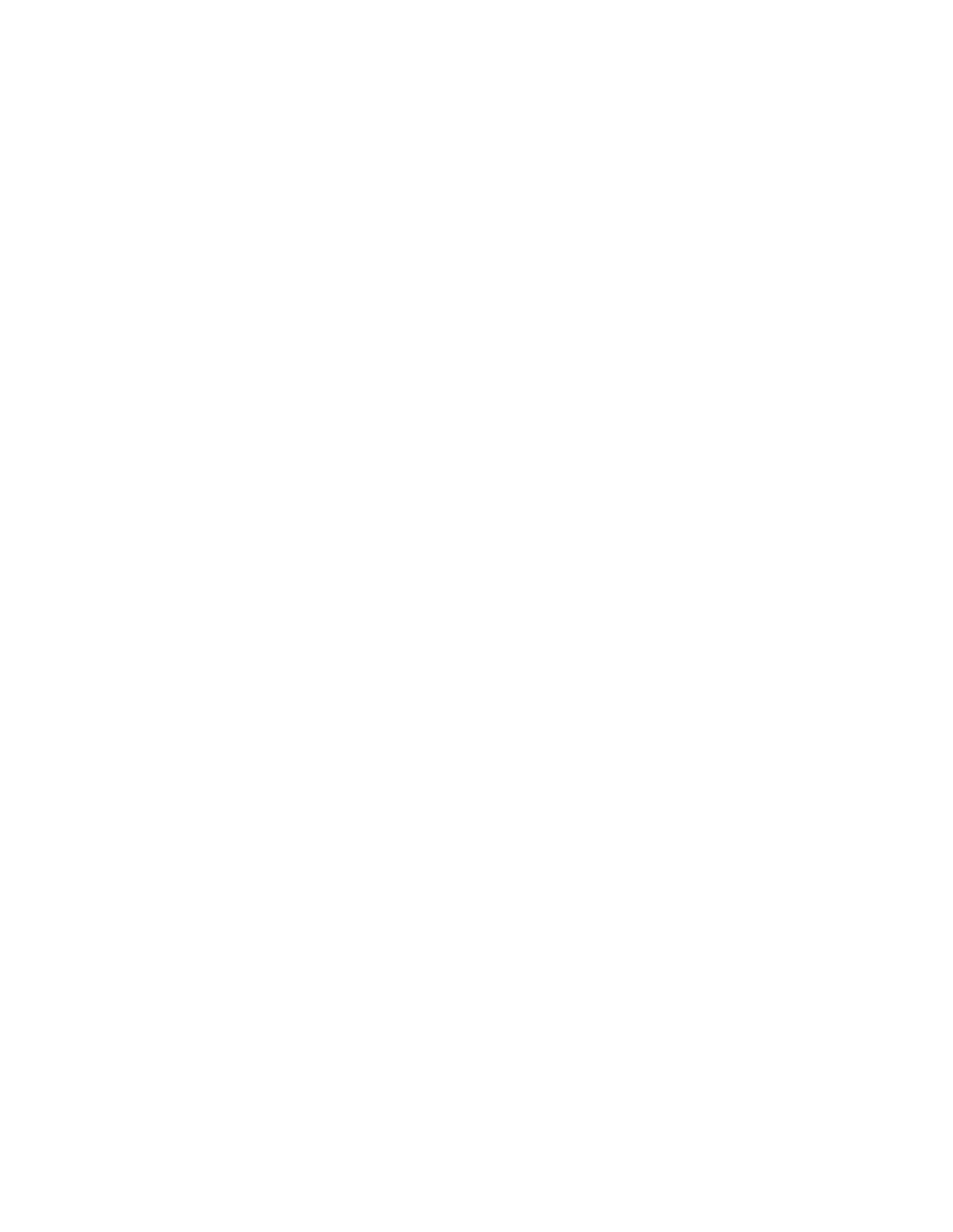# **APPENDIX 2. FRAMEWORK FOR A SAFETY MANAGEMENT SYSTEM (SMS)**

(*See Chapter 4, 4.1.1*)

*Note 1.*— Guidance on the implementation of the framework for an SMS is contained in the Safety Management Manual (SMM) *(Doc 9859).* 

 *Note 2.— Within the context of this appendix, the term "service provider" refers to those organizations listed in Chapter 3, 3.1.3.* 

This appendix specifies the framework for the implementation and maintenance of an SMS. The framework comprises four components and twelve elements as the minimum requirements for SMS implementation:

- 1. Safety policy and objectives
	- 1.1 Management commitment and responsibility
	- 1.2 Safety accountabilities
	- 1.3 Appointment of key safety personnel
	- 1.4 Coordination of emergency response planning
	- 1.5 SMS documentation
- 2. Safety risk management
	- 2.1 Hazard identification
	- 2.2 Safety risk assessment and mitigation
- 3. Safety assurance
	- 3.1 Safety performance monitoring and measurement
	- 3.2 The management of change
	- 3.3 Continuous improvement of the SMS
- 4. Safety promotion
	- 4.1 Training and education
	- 4.2 Safety communication

#### **1. Safety policy and objectives**

#### 1.1 Management commitment and responsibility

The service provider shall define its safety policy in accordance with international and national requirements. The safety policy shall: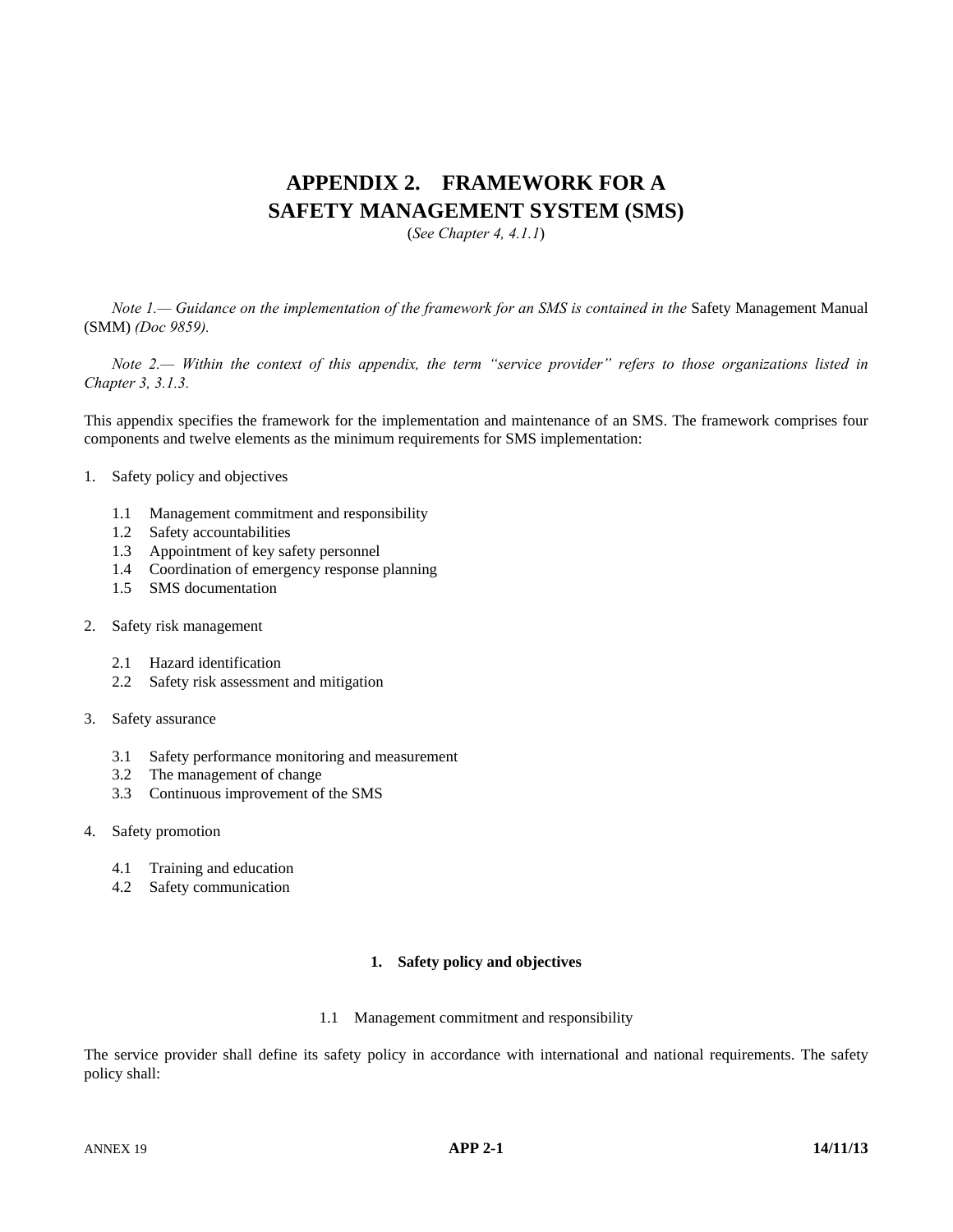- a) reflect organizational commitment regarding safety;
- b) include a clear statement about the provision of the necessary resources for the implementation of the safety policy;
- c) include safety reporting procedures;
- d) clearly indicate which types of behaviours are unacceptable related to the service provider's aviation activities and include the circumstances under which disciplinary action would not apply;
- e) be signed by the accountable executive of the organization;
- f) be communicated, with visible endorsement, throughout the organization; and
- g) be periodically reviewed to ensure it remains relevant and appropriate to the service provider.

#### 1.2 Safety accountabilities

The service provider shall:

- a) identify the accountable executive who, irrespective of other functions, has ultimate responsibility and accountability, on behalf of the organization, for the implementation and maintenance of the SMS;
- b) clearly define lines of safety accountability throughout the organization, including a direct accountability for safety on the part of senior management;
- c) identify the accountabilities of all members of management, irrespective of other functions, as well as of employees, with respect to the safety performance of the SMS;
- d) document and communicate safety responsibilities, accountabilities and authorities throughout the organization; and
- e) define the levels of management with authority to make decisions regarding safety risk tolerability.

#### 1.3 Appointment of key safety personnel

The service provider shall appoint a safety manager who is responsible for the implementation and maintenance of an effective SMS.

#### 1.4 Coordination of emergency response planning

The service provider shall ensure that an emergency response plan is properly coordinated with the emergency response plans of those organizations it must interface with during the provision of its products and services.

#### 1.5 SMS documentation

 1.5.1 The service provider shall develop an SMS implementation plan, formally endorsed by the organization, that defines the organization's approach to the management of safety in a manner that meets the organization's safety objectives.

1.5.2 The service provider shall develop and maintain SMS documentation that describes its: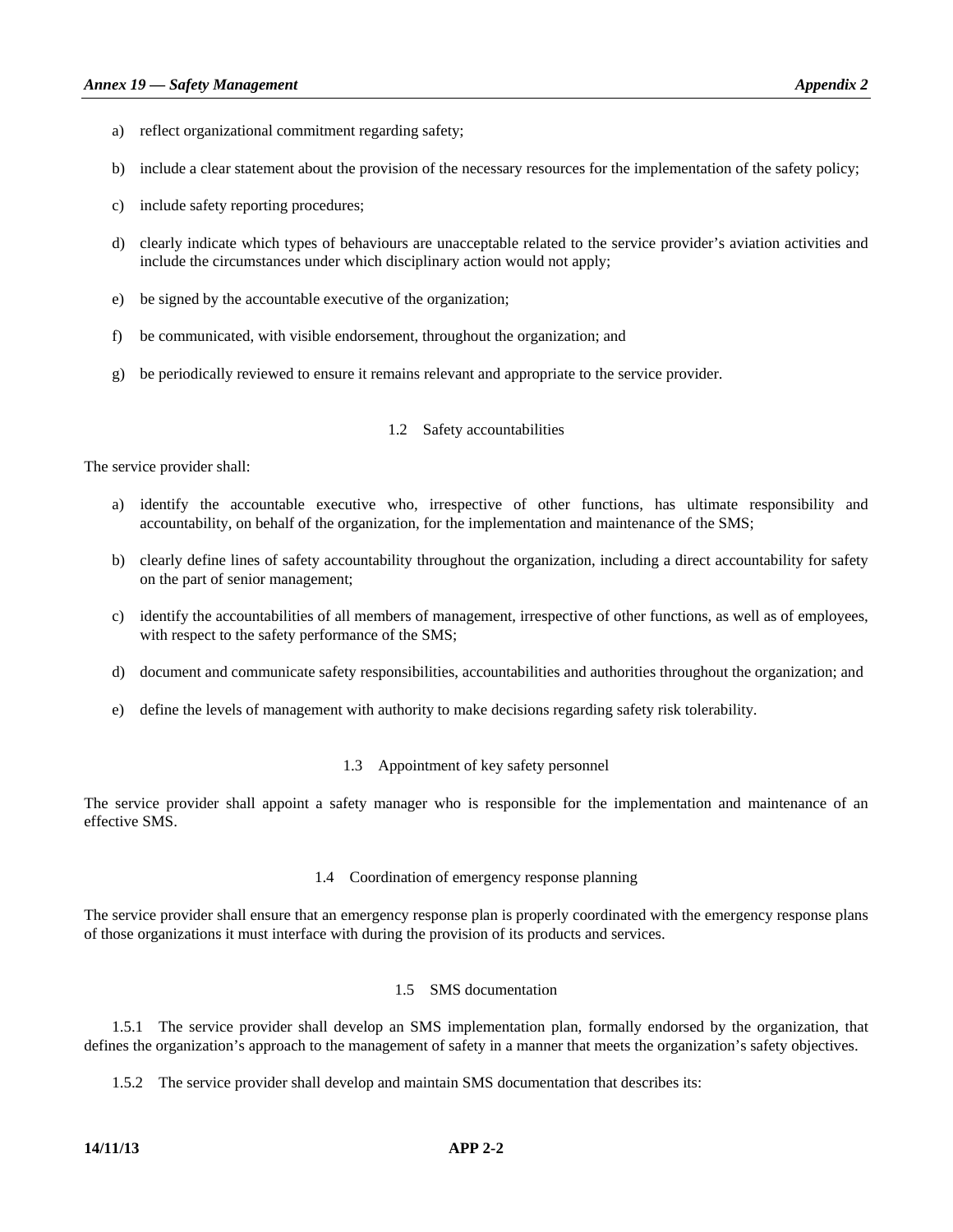a) safety policy and objectives;

b) SMS requirements;

c) SMS processes and procedures;

d) accountabilities, responsibilities and authorities for SMS processes and procedures; and

e) SMS outputs.

1.5.3 The service provider shall develop and maintain an SMS manual as part of its SMS documentation.

#### **2. Safety risk management**

#### 2.1 Hazard identification

 2.1.1 The service provider shall develop and maintain a process that ensures that hazards associated with its aviation products or services are identified.

 2.1.2 Hazard identification shall be based on a combination of reactive, proactive and predictive methods of safety data collection.

#### 2.2 Safety risk assessment and mitigation

The service provider shall develop and maintain a process that ensures analysis, assessment and control of the safety risks associated with identified hazards.

#### **3. Safety assurance**

#### 3.1 Safety performance monitoring and measurement

 3.1.1 The service provider shall develop and maintain the means to verify the safety performance of the organization and to validate the effectiveness of safety risk controls.

 3.1.2 The service provider's safety performance shall be verified in reference to the safety performance indicators and safety performance targets of the SMS.

#### 3.2 The management of change

The service provider shall develop and maintain a process to identify changes which may affect the level of safety risk associated with its aviation products or services and to identify and manage the safety risks that may arise from those changes.

#### 3.3 Continuous improvement of the SMS

The service provider shall monitor and assess the effectiveness of its SMS processes to enable continuous improvement of the overall performance of the SMS.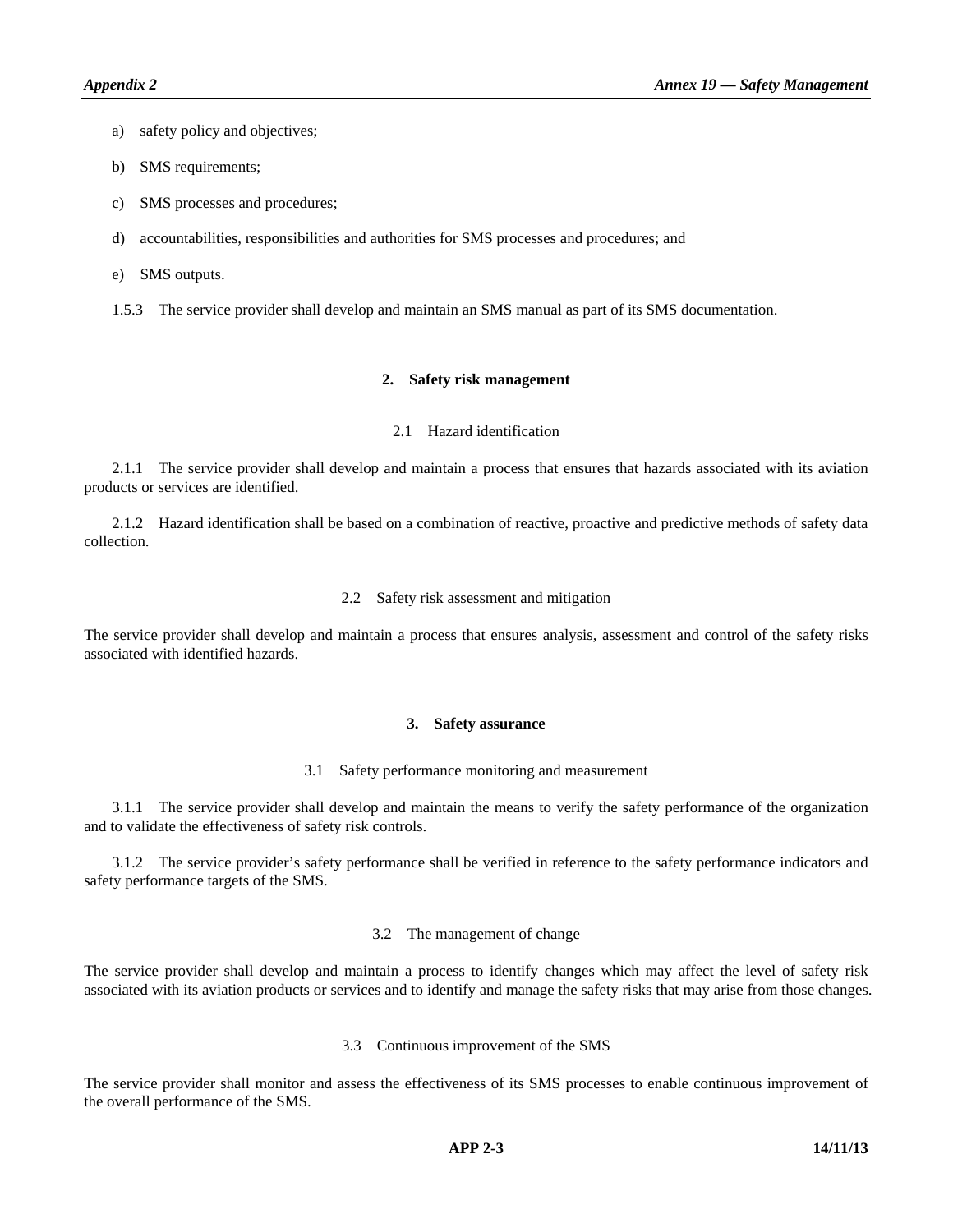#### **4. Safety promotion**

4.1 Training and education

 4.1.1 The service provider shall develop and maintain a safety training programme that ensures that personnel are trained and competent to perform their SMS duties.

4.1.2 The scope of the safety training programme shall be appropriate to each individual's involvement in the SMS.

#### 4.2 Safety communication

**\_\_\_\_\_\_\_\_\_\_\_\_\_\_\_\_\_\_\_\_** 

The service provider shall develop and maintain a formal means for safety communication that:

- a) ensures personnel are aware of the SMS to a degree commensurate with their positions;
- b) conveys safety-critical information;
- c) explains why particular safety actions are taken; and
- d) explains why safety procedures are introduced or changed.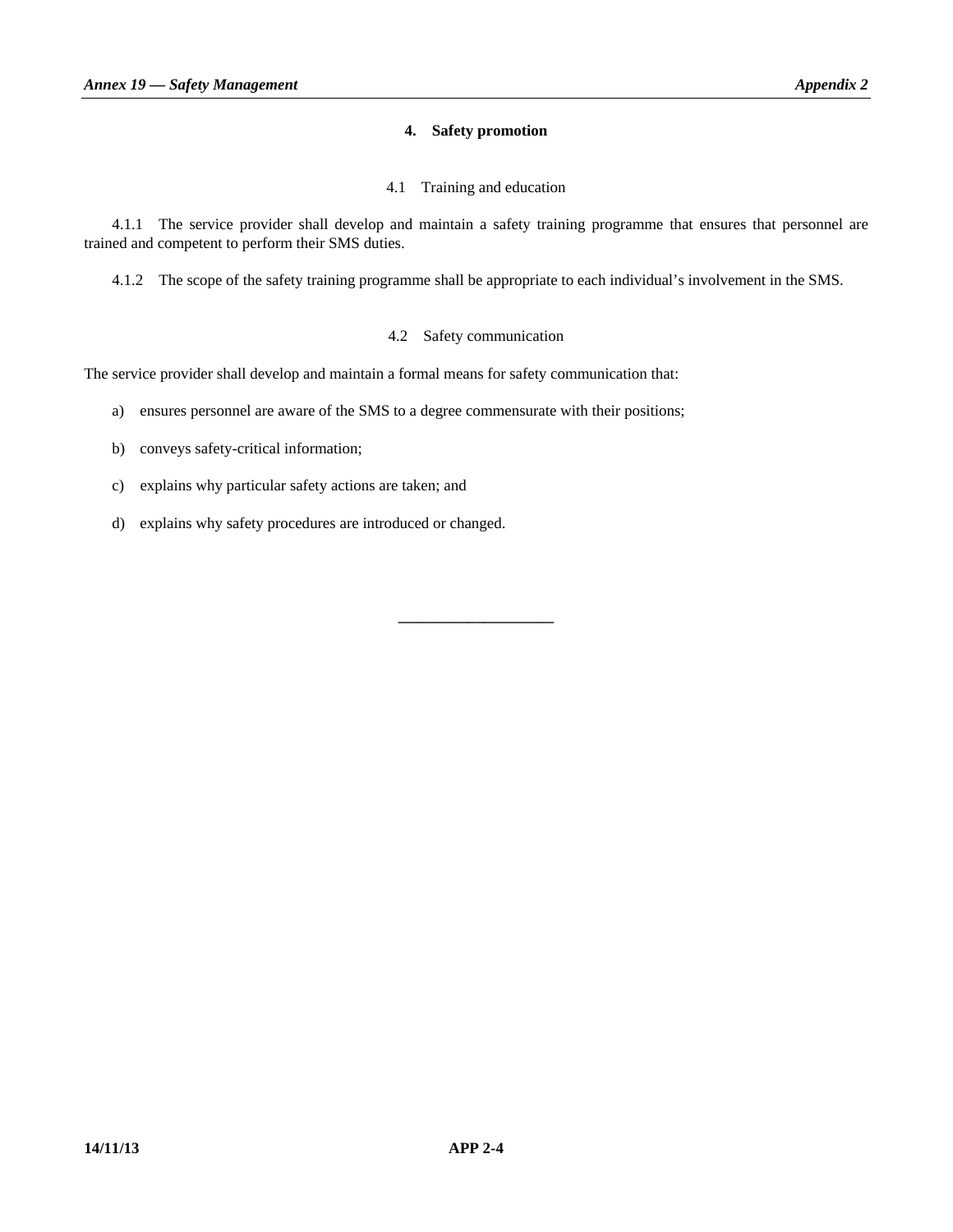# **ATTACHMENT A. FRAMEWORK FOR A STATE SAFETY PROGRAMME (SSP)**

(*See Chapter 3, 3.1.1*)

This attachment introduces a framework for the implementation and maintenance of an SSP by a State. An SSP is a management system for the management of safety by the State. The framework includes the four components as established in Chapter 3, 3.1.1, of this Annex and its related eleven elements as outlined hereunder. The implementation of an SSP is commensurate with the size and complexity of the State's aviation system and necessitates coordination among the authorities responsible for individual elements of civil aviation functions in the State. The SSP framework introduced in this attachment, and the SMS framework specified in Appendix 2, must be viewed as complementary, yet distinct, frameworks. This attachment also includes a brief description of each element of the framework.

 *Note.— Within the context of this attachment the term "service provider" refers to those organizations listed in Chapter 3, 3.1.3.*

- 1. State safety policy and objectives
	- 1.1 State safety legislative framework
	- 1.2 State safety responsibilities and accountabilities
	- 1.3 Accident and incident investigation
	- 1.4 Enforcement policy
- 2. State safety risk management
	- 2.1 Safety requirements for the service provider's SMS
	- 2.2 Agreement on the service provider's safety performance
- 3. State safety assurance
	- 3.1 Safety oversight
	- 3.2 Safety data collection, analysis and exchange
	- 3.3 Safety-data-driven targeting of oversight of areas of greater concern or need
- 4. State safety promotion
	- 4.1 Internal training, communication and dissemination of safety information
	- 4.2 External training, communication and dissemination of safety information

#### **1. State safety policy and objectives**

#### 1.1 State safety legislative framework

The State has promulgated a national safety legislative framework and specific regulations, in compliance with international and national standards, that define how the State will conduct the management of safety in the State. This includes the participation of State aviation organizations in specific activities related to the management of safety in the State, and the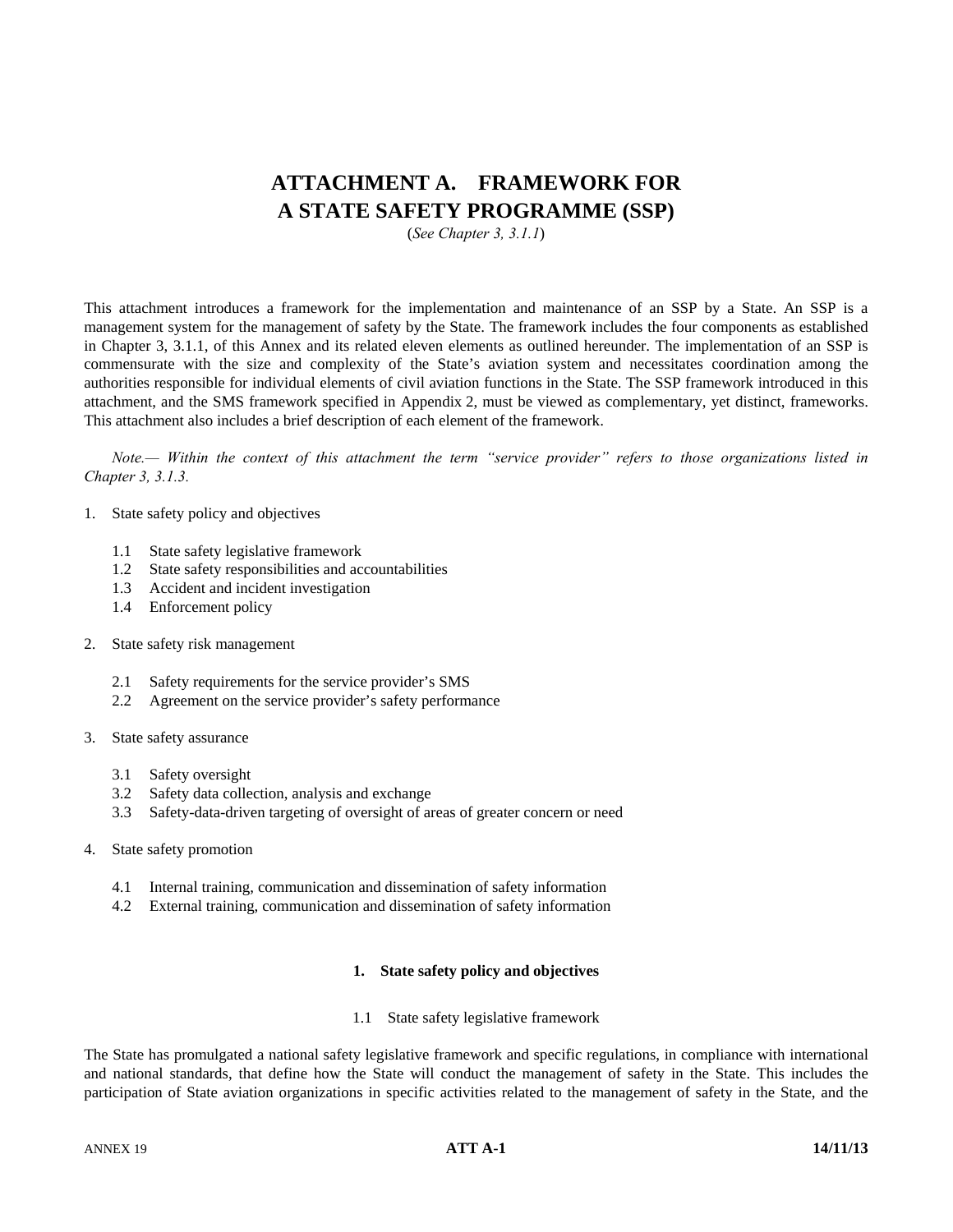establishment of the roles, responsibilities and relationships of such organizations. The safety legislative framework and specific regulations are periodically reviewed to ensure they remain relevant and appropriate to the State.

1.2 State safety responsibilities and accountabilities

The State has identified, defined and documented the requirements, responsibilities and accountabilities regarding the establishment and maintenance of the SSP. This includes the directives to plan, organize, develop, maintain, control and continuously improve the SSP in a manner that meets the State's safety objectives. It also includes a clear statement about the provision of the necessary resources for the implementation of the SSP.

#### 1.3 Accident and incident investigation

The State has established an independent accident and incident investigation process, the sole objective of which is the prevention of accidents and incidents, and not the apportioning of blame or liability. Such investigations are in support of the management of safety in the State. In the operation of the SSP, the State maintains the independence of the accident and incident investigation organization from other State aviation organizations.

#### 1.4 Enforcement policy

The State has promulgated an enforcement policy that establishes the conditions and circumstances under which service providers are allowed to deal with, and resolve, events involving certain safety deviations, internally, within the context of the service provider's SMS, and to the satisfaction of the appropriate State authority. The enforcement policy also establishes the conditions and circumstances under which to deal with safety deviations through established enforcement procedures.

#### **2. State safety risk management**

#### 2.1 Safety requirements for the service provider's SMS

The State has established the controls which govern how service providers will identify hazards and manage safety risks. These include the requirements, specific operating regulations and implementation policies for the service provider's SMS. The requirements, specific operating regulations and implementation policies are periodically reviewed to ensure they remain relevant and appropriate to the service providers.

#### 2.2 Agreement on the service provider's safety performance

The State has agreed with individual service providers on the safety performance of their SMS. The agreed safety performance of an individual service provider's SMS is periodically reviewed to ensure it remains relevant and appropriate to the service providers.

#### **3. State safety assurance**

#### 3.1 Safety oversight

The State has established mechanisms to ensure effective monitoring of the eight critical elements of the safety oversight function. The State has also established mechanisms to ensure that the identification of hazards and the management of safety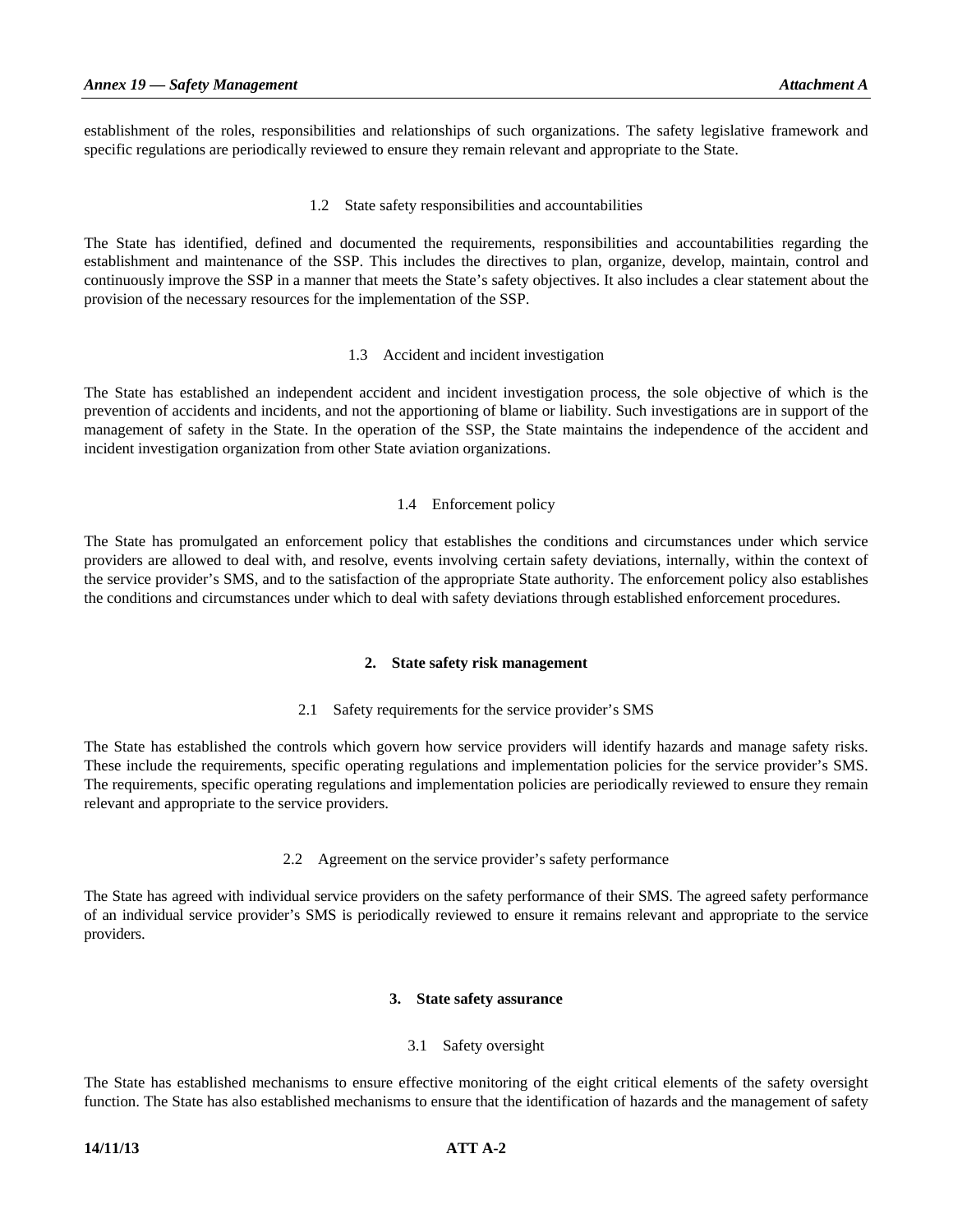risks by service providers follow established regulatory controls (requirements, specific operating regulations and implementation policies). These mechanisms include inspections, audits and surveys to ensure that regulatory safety risk controls are appropriately integrated into the service provider's SMS, that they are being practised as designed, and that the regulatory controls have the intended effect on safety risks.

*Note.*— Guidance on the implementation of this element is contained in the Safety Management Manual (SMM) *(Doc 9859).* 

#### 3.2 Safety data collection, analysis and exchange

The State has established mechanisms to ensure the capture and storage of data on hazards and safety risks at both an individual and aggregate State level. The State has also established mechanisms to develop information from the stored data, and to actively exchange safety information with service providers and/or other States as appropriate.

#### 3.3 Safety-data-driven targeting of oversight of areas of greater concern or need

The State has established procedures to prioritize inspections, audits and surveys towards those areas of greater safety concern or need, as identified by the analysis of data on hazards, their consequences in operations, and the assessed safety risks.

#### **4. State safety promotion**

4.1 Internal training, communication and dissemination of safety information

The State provides training and fosters awareness and two-way communication of safety-relevant information to support, within the State aviation organizations, the development of an organizational culture that fosters an effective and efficient SSP.

4.2 External training, communication and dissemination of safety information

The State provides education and promotes awareness of safety risks and two-way communication of safety-relevant information to support, among service providers, the development of an organizational culture that fosters an effective and efficient SMS.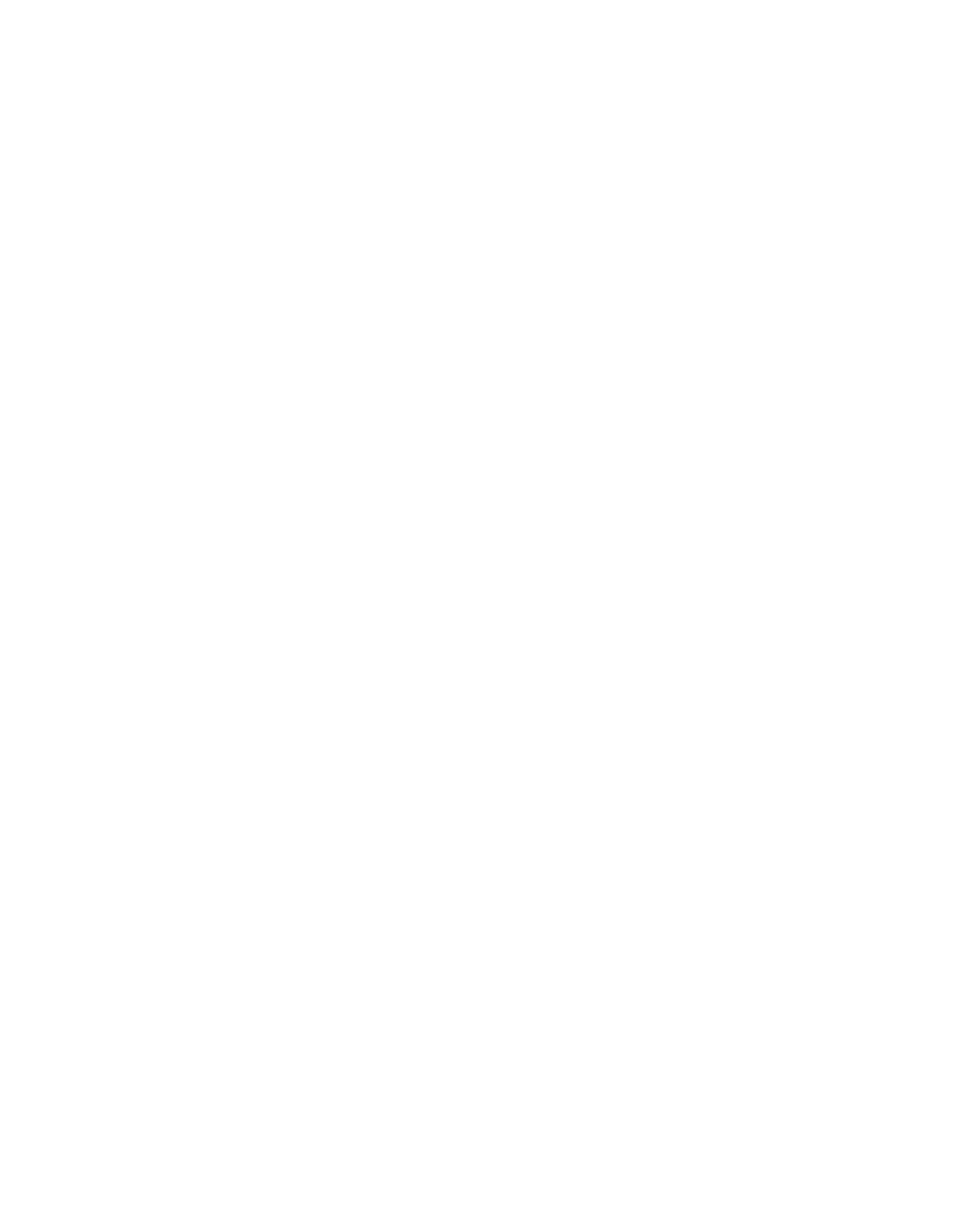# **ATTACHMENT B. LEGAL GUIDANCE FOR THE PROTECTION OF INFORMATION FROM SAFETY DATA COLLECTION AND PROCESSING SYSTEMS**

(*See Chapter 5, 5.3*)

#### **1. Introduction**

 1.1 The protection of safety information from inappropriate use is essential to ensure its continued availability, since the use of safety information for other than safety-related purposes may inhibit the future availability of such information, with an adverse effect on safety. This fact was recognized by the 35th Session of the ICAO Assembly, which noted that existing national laws and regulations in many States may not adequately address the manner in which safety information is protected from inappropriate use.

 1.2 The guidance contained in this attachment is therefore aimed at assisting States enact national laws and regulations to protect information gathered from safety data collection and processing systems (SDCPS), while allowing for the proper administration of justice. The objective is to prevent the inappropriate use of information collected solely for the purpose of improving aviation safety.

 1.3 Because of the different legal systems in States, the legal guidance must allow States the flexibility to draft their laws and regulations in accordance with their national policies and practices.

 1.4 The guidance contained in this attachment, therefore, takes the form of a series of principles that have been distilled from examples of national laws and regulations provided by States. The concepts described in these principles could be adapted or modified to meet the particular needs of the State enacting laws and regulations to protect safety information.

- 1.5 Throughout this attachment:
- a) *safety information* refers to information contained in SDCPS established for the sole purpose of improving aviation safety, and qualified for protection under specified conditions in accordance with 3.1 below;
- b) *inappropriate use* refers to the use of safety information for purposes different from the purposes for which it was collected, namely, use of the information for disciplinary, civil, administrative and criminal proceedings against operational personnel, and/or disclosure of the information to the public;
- c) SDCPS refers to processing and reporting systems, databases, schemes for exchange of information, and recorded information and include:
	- 1) records pertaining to accident and incident investigations, as described in Annex 13, Chapter 5;
	- 2) mandatory incident reporting systems, as described in Chapter 5, 5.1, of this Annex;
	- 3) voluntary incident reporting systems, as described in Chapter 5, 5.1, of this Annex; and
	- 4) self-disclosure reporting systems, including automatic data capture systems, as described in Annex 6, Part I, Chapter 3, as well as manual data capture systems.

*Note.— Information on safety data collection and processing systems can be found in the Safety Management Manual* (SMM) *(Doc 9859).*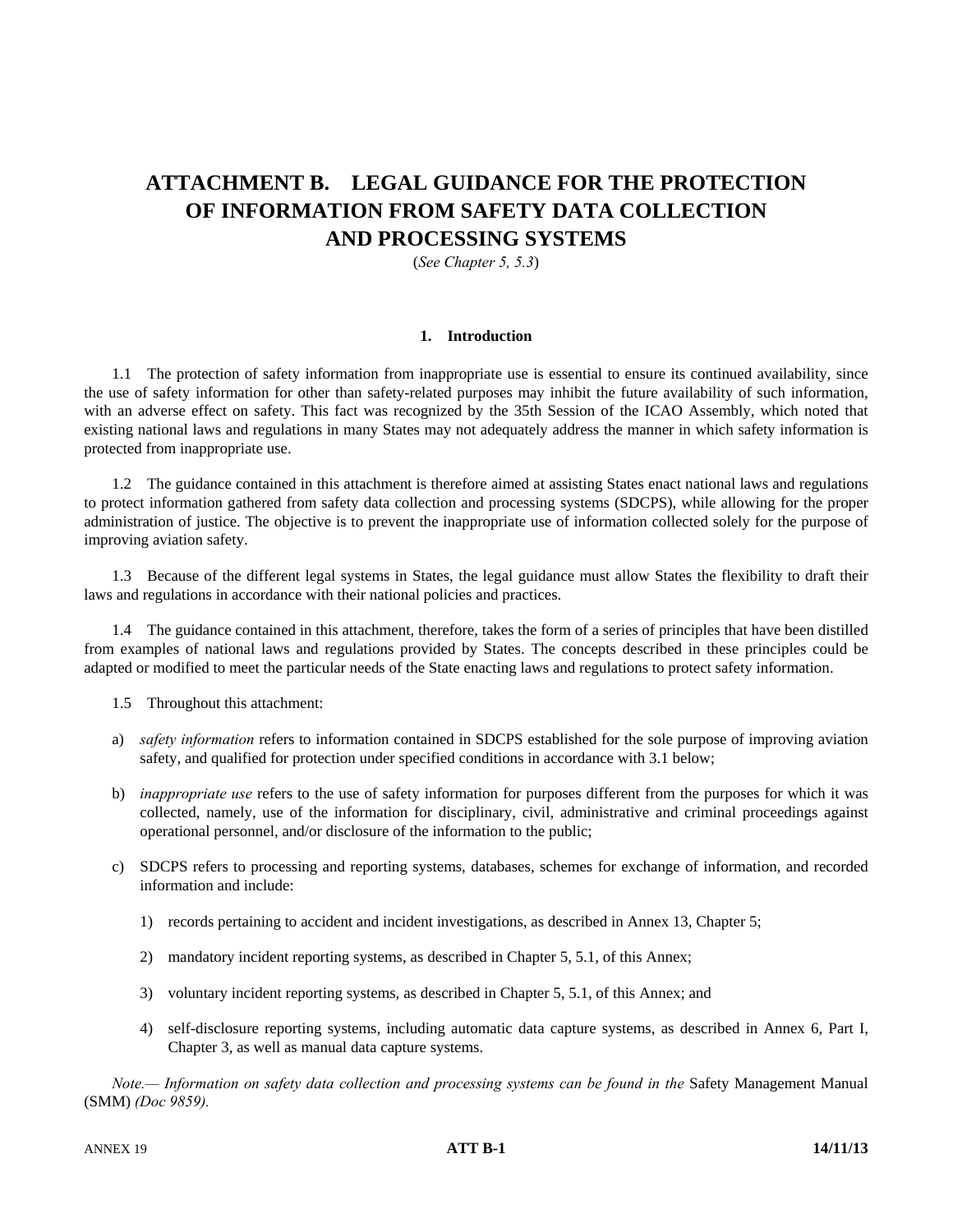#### **2. General principles**

 2.1 The sole purpose of protecting safety information from inappropriate use is to ensure its continued availability so that proper and timely preventive actions can be taken and aviation safety improved.

2.2 It is not the purpose of protecting safety information to interfere with the proper administration of justice in States.

 2.3 National laws and regulations protecting safety information should ensure that a balance is struck between the need for the protection of safety information in order to improve aviation safety, and the need for the proper administration of justice.

2.4 National laws and regulations protecting safety information should prevent its inappropriate use.

 2.5 Providing protection to qualified safety information under specified conditions is part of a State's safety responsibilities.

#### **3. Principles of protection**

 3.1 Safety information should qualify for protection from inappropriate use according to specified conditions that should include, but not necessarily be limited to, whether the collection of information was for explicit safety purposes and if the disclosure of the information would inhibit its continued availability.

3.2 The protection should be specific for each SDCPS, based upon the nature of the safety information it contains.

 3.3 A formal procedure should be established to provide protection to qualified safety information, in accordance with specified conditions.

3.4 Safety information should not be used in a way different from the purposes for which it was collected.

 3.5 The use of safety information in disciplinary, civil, administrative and criminal proceedings should be carried out only under suitable safeguards provided by national law.

#### **4. Principles of exception**

Exceptions to the protection of safety information should only be granted by national laws and regulations when:

- a) there is evidence that the occurrence was caused by an act considered, in accordance with the law, to be conduct with intent to cause damage, or conduct with knowledge that damage would probably result, equivalent to reckless conduct, gross negligence or wilful misconduct;
- b) an appropriate authority considers that circumstances reasonably indicate that the occurrence may have been caused by conduct with intent to cause damage, or conduct with knowledge that damage would probably result, equivalent to reckless conduct, gross negligence or wilful misconduct; or
- c) review by an appropriate authority determines that the release of the safety information is necessary for the proper administration of justice, and that its release outweighs the adverse domestic and international impact such release may have on the future availability of safety information.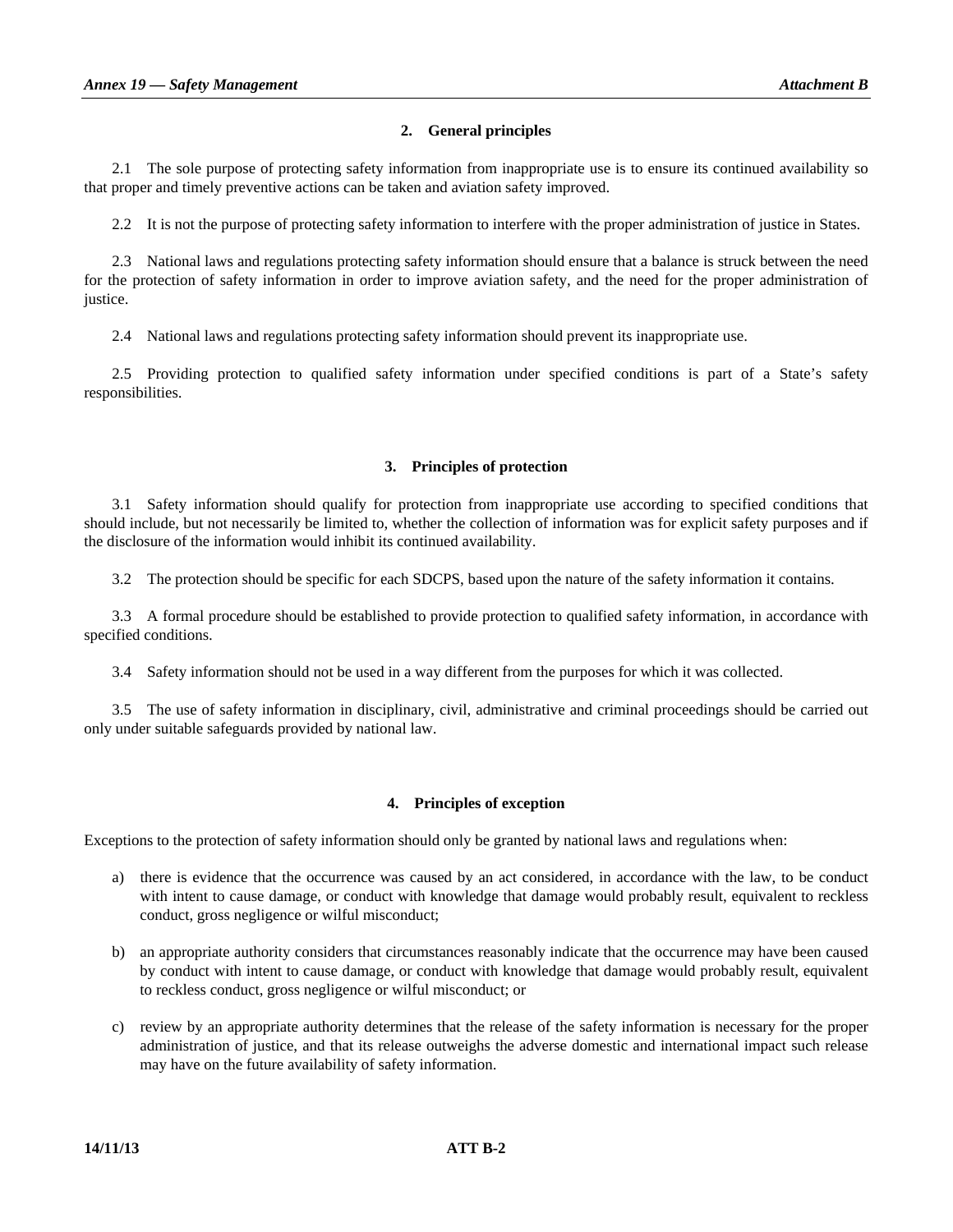#### **5. Public disclosure**

 5.1 Subject to the principles of protection and exception outlined above, any person seeking disclosure of safety information should justify its release.

 5.2 Formal criteria for disclosure of safety information should be established and should include, but not necessarily be limited to, the following:

- a) disclosure of the safety information is necessary to correct conditions that compromise safety and/or to change policies and regulations;
- b) disclosure of the safety information does not inhibit its future availability in order to improve safety;
- c) disclosure of relevant personal information included in the safety information complies with applicable privacy laws; and
- d) disclosure of the safety information is made in a de-identified, summarized or aggregate form.

#### **6. Responsibility of the custodian of safety information**

Each SDCPS should have a designated custodian. It is the responsibility of the custodian of safety information to apply all possible protection regarding the disclosure of the information, unless:

- a) the custodian of the safety information has the consent of the originator of the information for disclosure; or
- b) the custodian of the safety information is satisfied that the release of the safety information is in accordance with the principles of exception.

#### **7. Protection of recorded information**

Considering that ambient workplace recordings required by legislation, such as cockpit voice recorders (CVRs), may be perceived as constituting an invasion of privacy for operational personnel that other professions are not exposed to:

- a) subject to the principles of protection and exception above, national laws and regulations should consider ambient workplace recordings required by legislation as privileged protected information, i.e. information deserving enhanced protection; and
- b) national laws and regulations should provide specific measures of protection to such recordings as to their confidentiality and access by the public. Such specific measures of protection of workplace recordings required by legislation may include the issuance of orders of non-public disclosure.

**— END —**